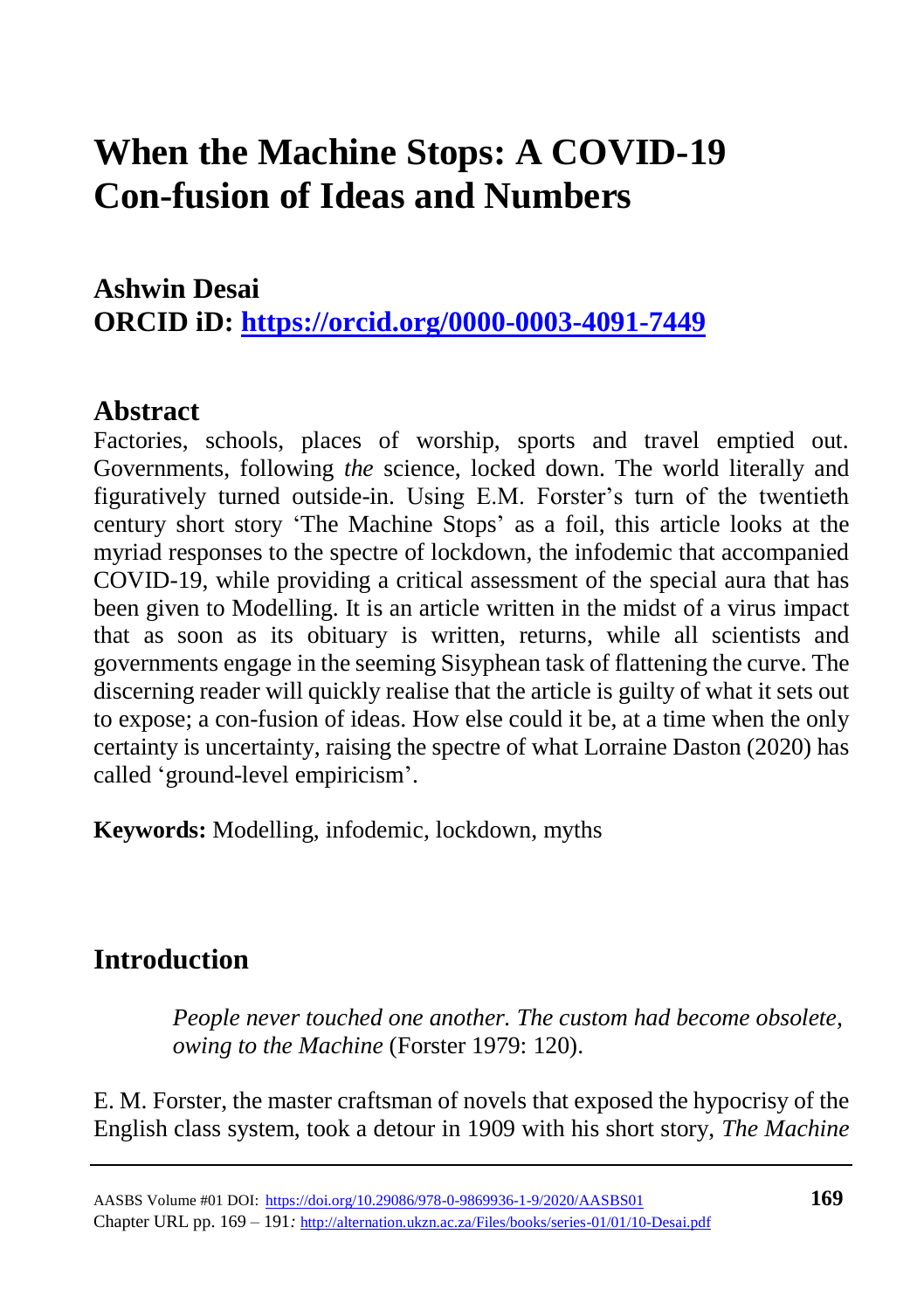*Stops*. It tells of the relationship between a mother and son – Vashti and Kuno – who reside in a post-apocalyptic world, where people live alone underground and their essentials are delivered by the omnipotent Machine.

In the world of the Machine that Forster envisaged over a century ago, people only communicate via video screens. Travel is rare. Only one remaining physical book exists, *The Book of the Machine,* published by the Central Committee of this world society. People living in their isolated pods underground cannot touch or smell others, nor do they have any sense of space. In forms reminiscent of Facebook and Zoom, people only connect via the threads of the Machine. The 'clumsy system of public gatherings' had long since been abandoned.

## **Life is the Machine**

Vashti, like most people, is sickened by the surface of the earth and cannot contemplate life beyond the Machine. Her room consists of a maze of buttons, which, when pressed, deliver water, heat, music, clothing, food, and especially communication with others. She is 'in touch with all that she cared for in the world' (1979: 113). She never leaves her tiny room, never goes out into the fresh air, never does any exercise; 'a swaddled lump of flesh … with a face as white as a fungus'.

# **Vashti is Happy with her Lot**

Eerily, Forster seems to have already envisaged life as we know it, a prism through which we see and inhabit the world, a kind of internet which dominates intellectual life. Research involves swallowing and regurgitating what people already know from the vast archives of the Machine. Field-work on earth's surface is prohibited. One lecturer forcefully warns against 'first-hand ideas' and insists that knowledge is accumulated through ideas that must be constantly re-cycled.

One day, Kuno contacts Vashti and demands she speak to him 'not through the wearisome Machine', but personally. With debilitating angst, Vashti travels on an airship to the other side of the earth to talk with her son. It is a singular and exceptional act.

While Vasthi has adjusted to and even enjoys the Machine, Kuno rails against it: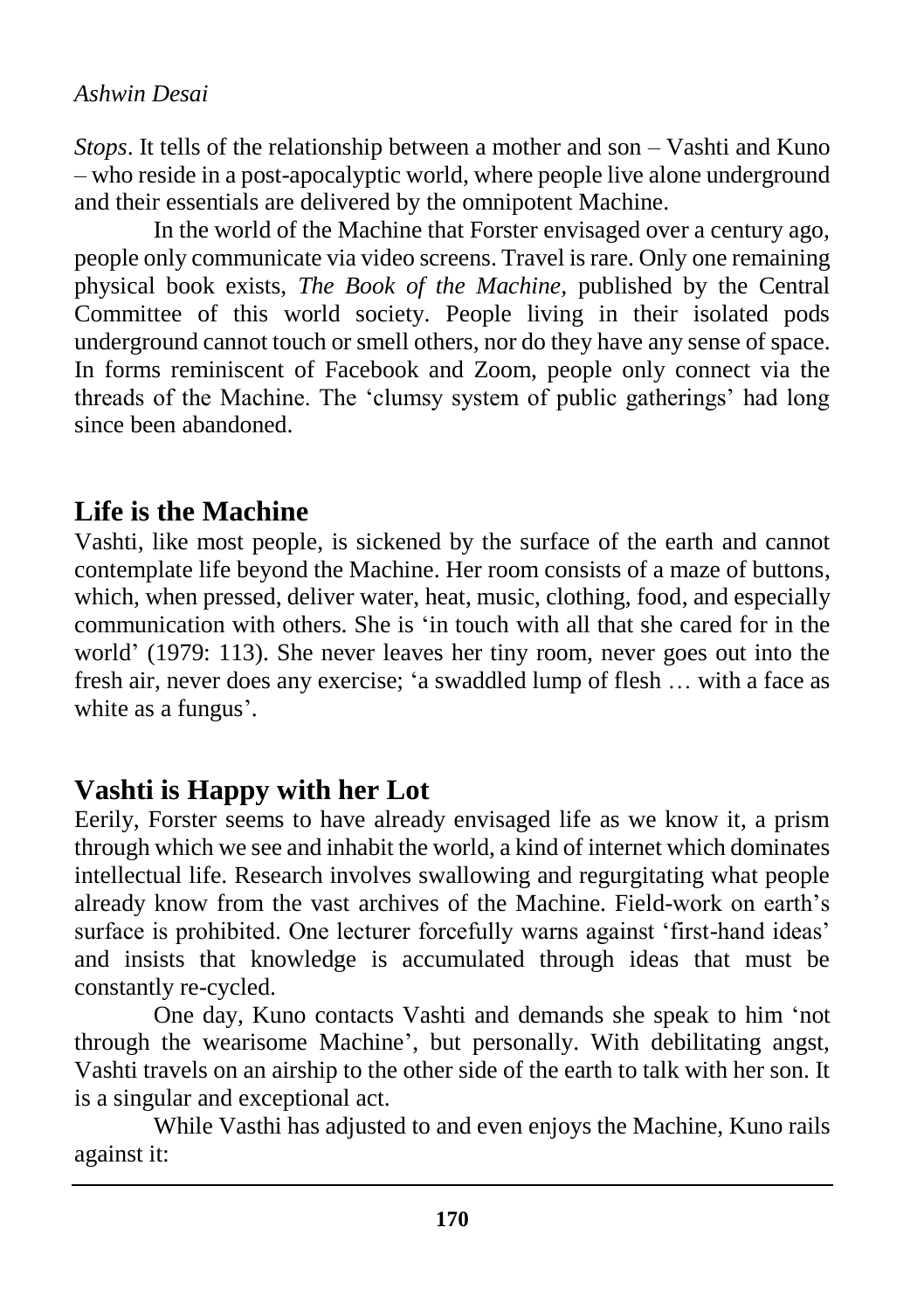Cannot you see, cannot all you lecturers see, that it is we that are dying, and that down here the only thing that really lives is the Machine? [...] It has robbed us of the sense of space and of the sense of touch, it has blurred every human relation and narrowed down love to a carnal act, it has paralysed our bodies and our wills, and now it compels us to worship it (1979: 131).

Vasthi leaves in disgust, determined to have nothing more to do with her son.

But then the unthinkable happens. The Machine fails. The Mending Committee, Eskom-like, keeps promising to fix it. But the system finally breaks down. Mayhem ensues, with people 'crawling about … gasping for breath… yelling for… respirators, or blaspheming the Machine …' (1979: 143  $-144$ ).

It is as if Foster had dealings with Marty McFly. With COVID-19, the machine has broken down. As the virus spreads and kills and lockdowns are imposed, a mayhem of social consequences has been let loose. How is the Machine to be started again? Ought it be?

### **The Thinness of Models**

*'Have you guessed the riddle yet?' the Hatter said, turning to Alice again. 'No, I give up', Alice replied. 'What's the answer?'* (Carroll 1898: 91).

Nothing exemplifies a world battling to respond to the virus than the way in which Big capital, philosophers and sections of the Left have responded to the lockdown, made all the more bewildering as positions have swung as widely as the approaches used. Jacob Wallenberg, Swedish heir to one of the world capital's most formidable empires, railed against the lockdowns:

> There will be no recovery. There will be social unrest. There will be violence. There will be socio-economic consequences: dramatic unemployment. Citizens will suffer dramatically: some will die, others will feel awful .... I am dead scared of the consequences to society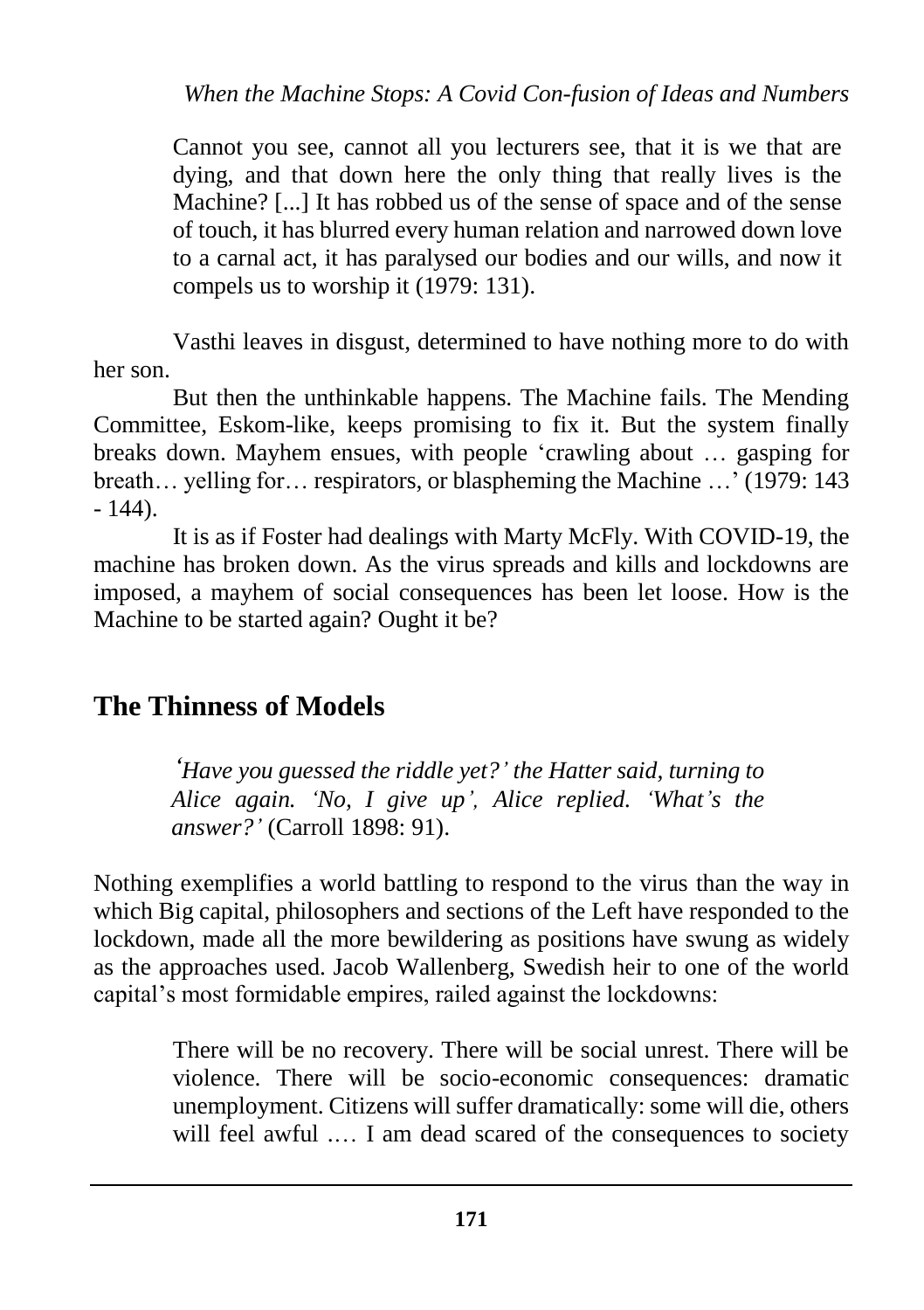[...] We have to weigh the risks of the medicine affecting the patient drastically (cited in D'Eramo 2020: 23).

Philosopher Giorgio Agamben, who made his reputation with his explication of the concepts of 'bare life' and 'states of exception', argues in terms reminiscent of Forster's 'provisional dictatorship' (Forster 1979: 142), that '"The invention of an epidemic' is being used to severely restrict freedom, justifying the state of exception"' (cited in D'Eramo 2020: 23 - 24).

Boris Johnson, the United Kingdom Prime Minister initially railed against a hard lockdown. On 3 February, critiquing Wuhan-style lockdown, he thundered: 'We are starting to hear some bizarre autarkic rhetoric, when barriers are going up, and when there is a risk that new diseases such as coronavirus will trigger a desire for market segregation. Humanity needs some government somewhere that is willing at least to make the case powerfully for freedom of exchange' (Johnson 2020). As history will note, Johnson would change his position a few times as the viral crisis unfolded.

The Left, on the other hand, in the United Kingdom for example, demanded the need to enforce the lockdown. Lindsey Graham, writing in *Counterfire* (20 April 2020) argues:

> The truth is that Johnson and the Tories didn't want the lockdown… They are now frightened to lift because they are worried about what the public will say… they thought there would be a backlash against the lockdown, and they are constantly surprised that many people are dealing with it and are in support of it as a means of combatting the virus … Labour's new leader Kier Starmer's … major question has been, 'where is the exit strategy for the lockdown?' But this can only come when there is proper tracing and testing .… Business as usual will be the demand of the employers and their friends among politicians. It should not be our demand. There are many problems with the lockdown .… But the answer is to provide resources to deal with these demands

In parallel to Agamben's position, those who question the very veracity of the pandemic argue that flu kills more people and raising the question as to the power of pharmaceutical companies. Ian Davis, for example, argues that,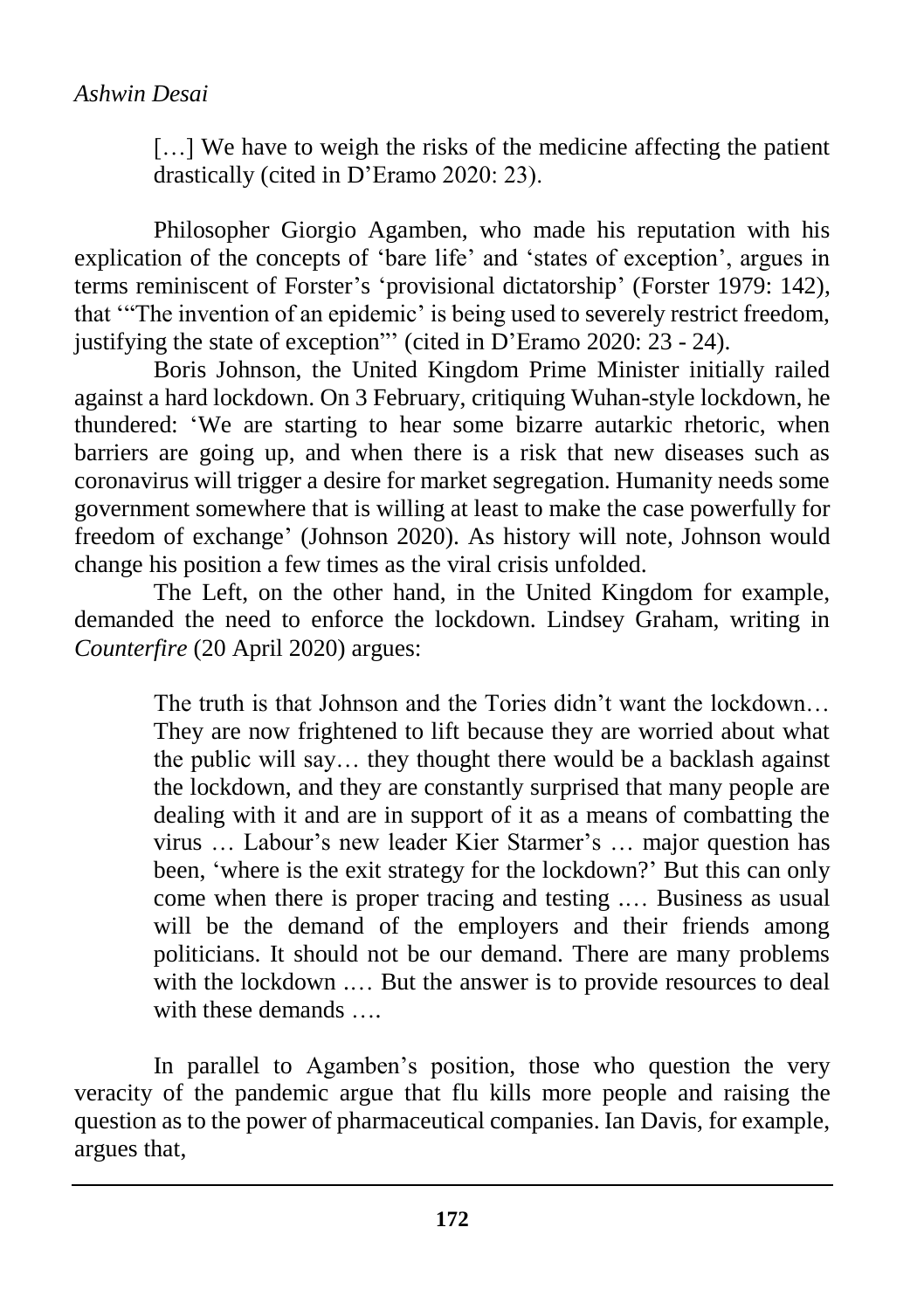The State's and the MSM's [Mass Media] insistence that anyone who question any vaccines is some sort of whacked out, new age, science Luddite is total nonsense. No one will be permitted to question vaccines, and that fact alone should be sufficient to raise anyone's suspicion. From … the WHO and … to Imperial College the response to the C19 pandemic has been driven by foundations and pharmaceutical corporations with considerable investments in vaccine development. Of course, they would like to see global mandatory vaccination (Davis 2020a).

Meanwhile, as positions were being staked out, the travelling virus has prevented accurate estimates of key parameters such as reproduction rate, size of infected population and number of benign infections. The result has been a chaos of numbers. Second, like annual influenzas, the virus is mutating as it courses through populations with different age compositions and health conditions… Third, even if the virus remains stable and little mutated, its impact on younger age cohorts could differ radically in poor countries and amongst high-poverty groups (Davis 2020b: 7-8).

Mike Davis went on to point out that in poorer countries, during the Spanish Flu of 1918, there was a relationship 'between the flu and malnutrition, which suppressed their immune response to infection and produced rampant bacterial, as well as viral, pneumonia' (Davis 2020b: 8 - 9). He goes on to warn that,

> This history – especially the unknown consequences of interactions with malnutrition and existing infections – should warn us that COVID-19 might take a different and more deadly path in the dense, sickly slums of Africa and South Asia. With cases now appearing in Lagos, Kigali, Addis Ababa and Kinshasa, no one knows (and won't know for a long time because of the absence of testing) how it may synergize [sic] with local health conditions and diseases. Some have claimed that because the urban population of Africa is the world's youngest, with over-65s comprising only 3 per cent of the population – as opposed to 23 per cent in Italy – the pandemic will only have a mild impact. In light of the 1918 experience, this is a foolish extrapolation. As is the assumption that the pandemic, like seasonal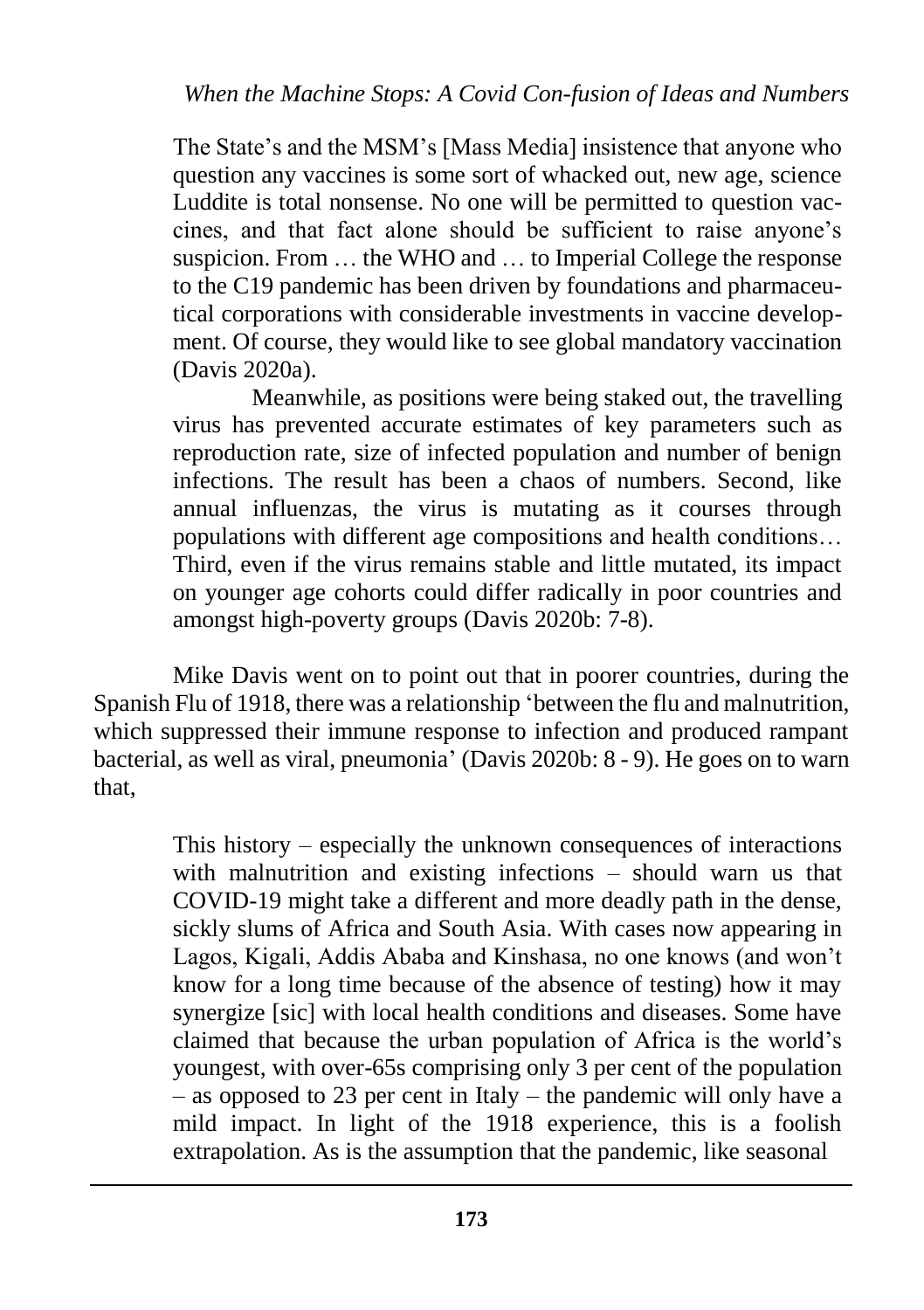flu, will recede with warmer weather (2020: 9).

Despite Davis' caution, the narrative of the 'truth' of numbers has come to the fore during the debates around COVID-19. Central to this is modelling, a system which has greatly influenced government strategy across the globe. This appears to be the only handbook from which governments read. Yet, the whole notion of modelling needs to be critically assessed rather than just accepted without consideration, as Martin Enserink and Kai Kupferschmidt point out in an article in *Science* (27 March 2020), entitled *With COVID-19, modelling takes on life and death importance*. They quote Devi Sridhar, a global health expert at the University of Edinburgh, who argues that policymakers have depended too heavily on COVID-19 models, without considering how 'the theoretical models will play out in real life' (2020: 1415). An early example of this is the modelling of Neil Ferguson at Imperial College, London, whose work the UK government, and consequently, many others, have heavily relied upon:

> Not only did this document warn that, unchecked, the virus could kill 510,000 people, it counselled that even with the government's then preferred strategy of 'mitigation', more than 250,000 would die, with the National Health Service rapidly becoming wholly overwhelmed. The stark conclusion did not come from Imperial redrawing its model. It was the result of inputting data emerging from the progress of the pandemic in Italy, which showed among other things that far more patients than previously estimated required scarce intensive care beds .… The impression that a mathematical model prompted a government *volte face* led to a torrent of critical attention on Prof Ferguson and his team .… Some scientists point out that the model was originally built for a different disease – influenza… Meanwhile, a rival group of academics at Oxford university released a paper seemingly contradicting the conclusions on likely fatalities drawn by Imperial (Ford 2020).

#### As Martin Cohen (2020) points out, the

[the] history of science shows, in Thomas Kuhn's phrase, that scientific progress is not and has never been solely and calmly about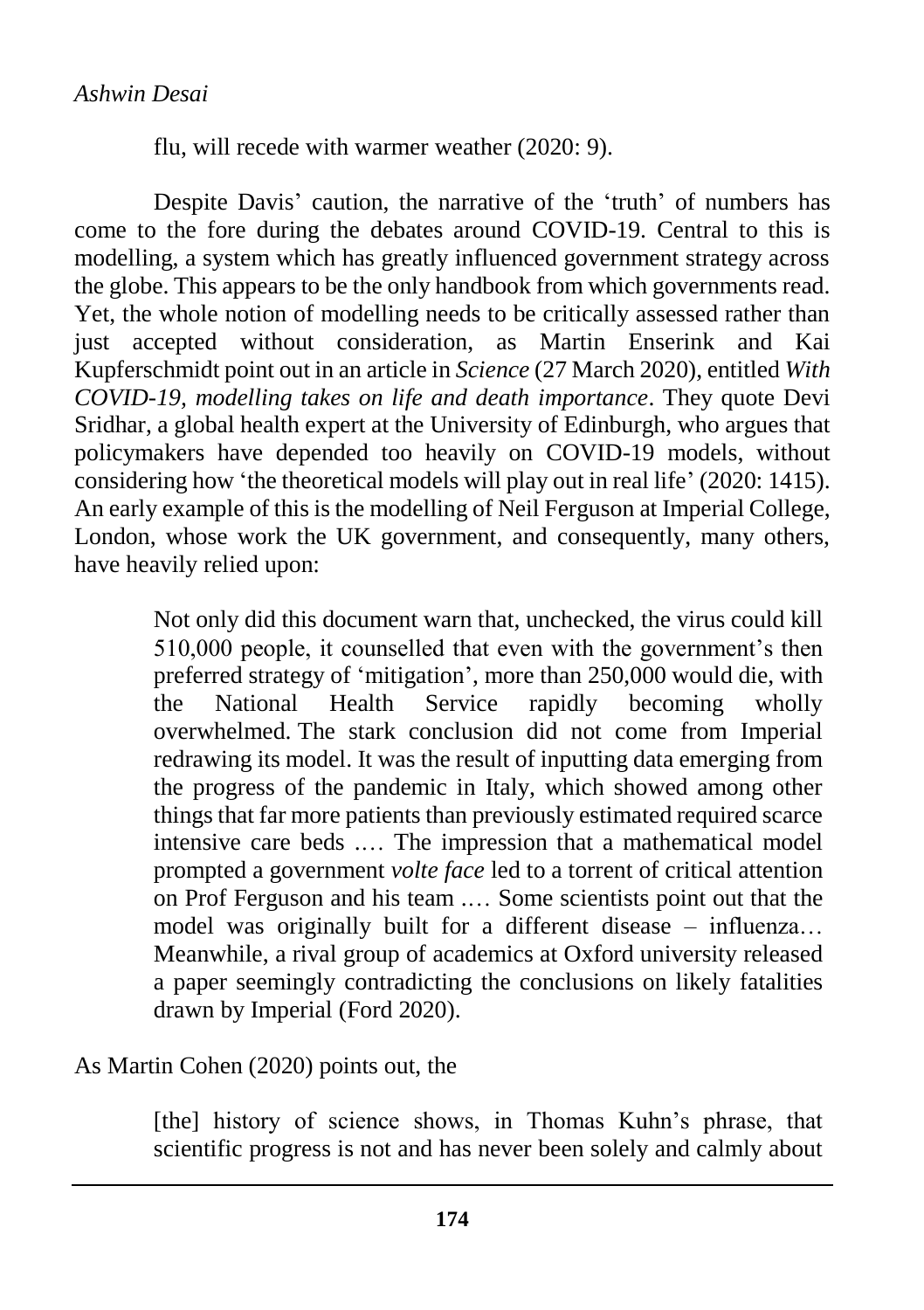facts – far less, Platonic truths – at all, but is instead, a brutal fight in which the dominant view (or paradigm) invariably seeks to suppress its rivals.

Yet, time and again, we hear governments commenting that they are led by 'the' science. But *the* science is not the entity that is entrusted to make political decisions, and by using *the* science as a fig-leaf for every decision, broader considerations are crowded out. As sociologist Jane Bacevic points out:

> To begin with, there is no such thing as the 'best science available'. Scientists regularly disagree about different issues, from theoretical approaches to methodological findings, and decisions about what *kind*  of scientific advice is taken into account are highly political. The individuals, disciplines and institutions that are invited to the table reflect the distribution of research funds, prestige and influence, as well as values and objectives of politicians and policymakers (2020).

The dominant modelling narrative, with its neat mathematical statistics and graphs, does not and cannot anticipate the consequences of lockdown, like the impact of a deteriorating economic situation on public health itself. It leads to 'a three-way tussle, between protecting health, protecting the economy, and protecting people's well-being and emotional health' (cited in Enserinck & Kupferschmidt 2020: 1415).

One of the hazards faced by those trying to impact on policy is to make summary judgements, without the benefit of understanding the ways in which the virus will mutate. With COVID-19, once the WHO had defined it as a pandemic, governments quickly followed each other in implementing lockdowns and wide-ranging punitive measures to control such a move. In South Africa, there were calls, for example, to isolate old people in townships and squatter settlements, raising the spectre of leper colonies from biblical times, the argument being that old people are more susceptible to the virus (Broadbent & Smart 2020). But, as Davis (2020b) points out, this does not take into consideration local health conditions in which malnutrition could also cause children to become prone to the virus. In South Africa, one also needs to take account of who are the 'bread-winners' in many families. In the vast majority, old people are the ones who collect social grants, thus providing a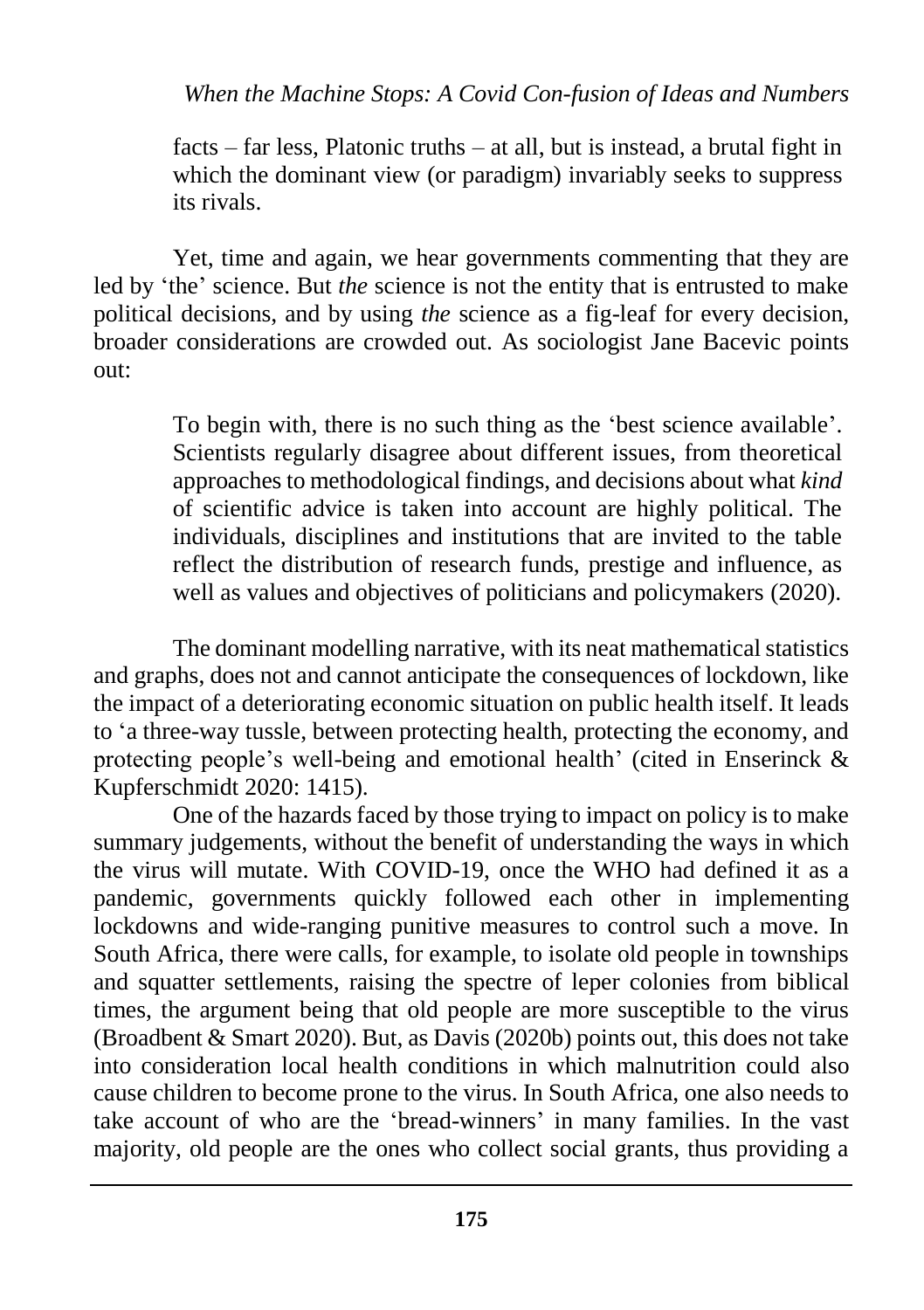#### *Ashwin Desai*

 $\overline{a}$ 

limited, but necessary income for the wider family. Isolating them, and in many ways hastening their deaths, might not make economic sense, but rather, may make the cure worse than the disease.

In response to a question of why we are so far behind in research on pandemics, Professor Caitlin Rivers hauntingly points out that 'there is not as much thinking specifically on these emerging infectious disease threats, like the one we're facing now – again, because it's hard to make a career out of something that doesn't come around very often' (cited in Resnick 2020). As David Harvey (2020) points out:

> Corporatist Big Pharma has little or no interest in non-remunerative research on infectious diseases (such as the whole class of coronaviruses that have been well-known since the 1960s). Big Pharma rarely invests in prevention. It has little interest in investing in preparedness for a public health crisis. It loves to design cures. The sicker we are, the more they earn. Prevention does not contribute to shareholder value.

In a country such as South Africa, with its painful and ongoing history of HIV/AIDS, we are forced to take co-morbidities into account. At present, 2.5 million people in South Africa are HIV positive and not currently on antiretroviral medicines. This is entangled with a multitude of other diseases such as hypertension, diabetes, and tuberculosis. Researchers project 94,835 to 239,610 deaths per year due to COVID-19 (Geffen 2020). In this context, what has been highlighted in South Africa, is the fact that the country has the additional problem of 'colliding epidemics', a factor which could raise the mortality rate significantly above that of other countries. And, while Government has promised mass testing during the period of lockdown,<sup>1</sup> what has been lost, it is argued, because of the immediacy of COVID-19 and rapid reaction, is an opportunity to test patients for underlying conditions, deepening our understanding of community health issues and how to deal with them. While beyond the scope of this chapter, it must be noted that questions have been raised globally as to how many deaths are related to underlying health conditions such as diabetes, hypertension, and heart disease, and whether these

<sup>&</sup>lt;sup>1</sup> As of 28 April 2020, only 185 497 people had been tested in South Africa (www.gov.za).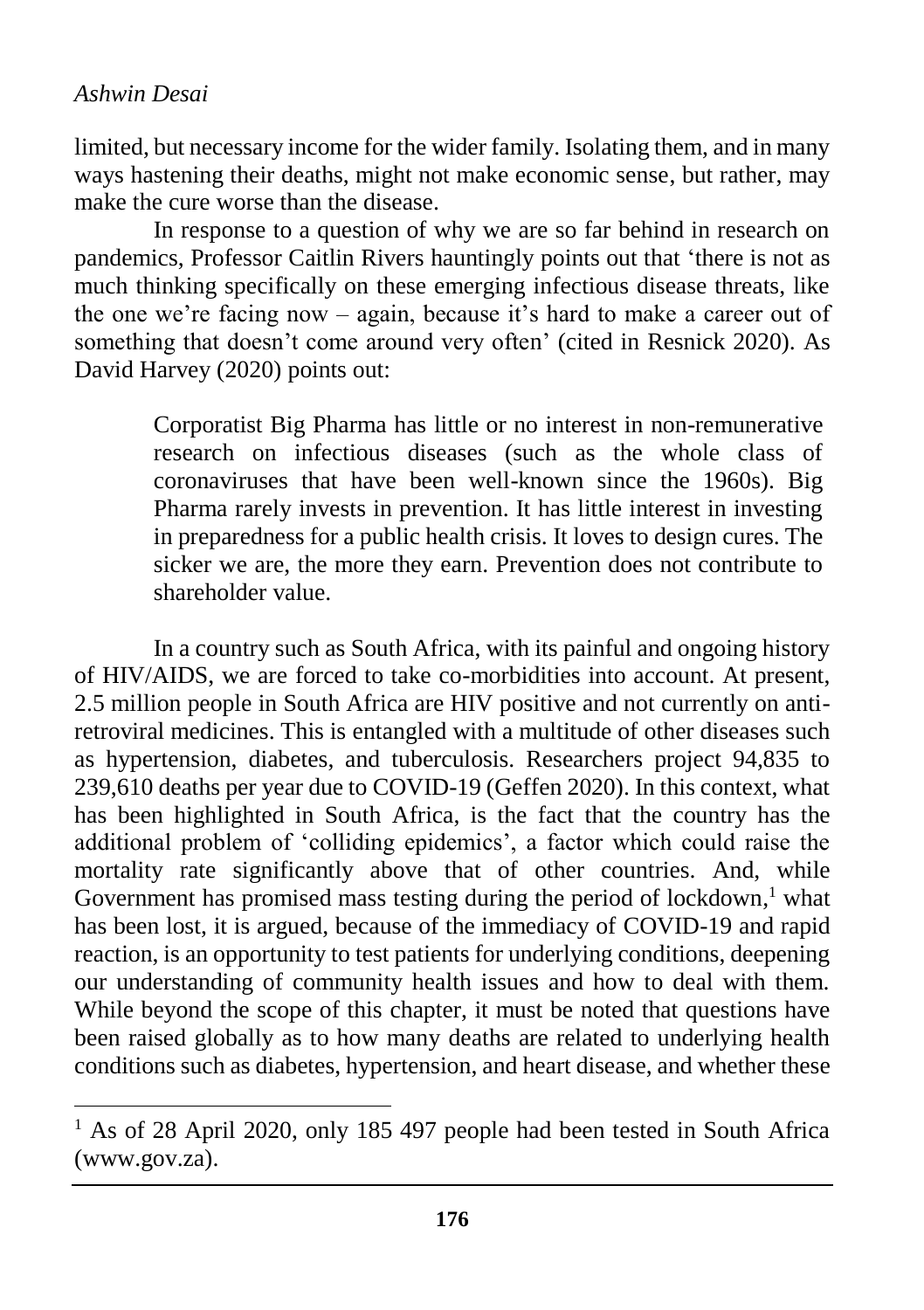mortalities have summarily been recorded as COVID-19 cases.

There is also a disjuncture in terms of testing and indicators, as many countries have pointed out. It is difficult to give accurate and exact data when there are high levels of differentiation between testing, modelling, and degrees of lockdown. For example, countries such as Germany have a far higher testing rate, where even those showing flu-like symptoms are tested. As a result, there are more positive COVID-19 cases and fewer deaths, whereas in the UK, only patients who are sick enough to be admitted to hospital are tested, and these differing scenarios are played out from South Korea to South Africa. In the fashion of the times, the headlong rush towards a one-size-fits-all policy has led to a concomitant con-fusion of ideas and statistics. As Research Professor of Epidemiology, Alex Welte, has pointed out:

> Those of us trying to model the COVID-19 pandemic should try to be humble; there is more we don't know than we do. Anyone who claims to know what the infection or mortality rates are for this disease is either deluded or dishonest… But, with time-tested scientific analysis, some things are predictable: on 17 April, after three weeks of lockdown, the sun will rise in Cape Town at 7:10am, and we will still be at the start of a COVID-19 outbreak (Welte 2020).

In South Africa, the much-celebrated response to COVID-19 looked suspiciously to have been based on the Imperial College report (Forster's second-hand ideas). With advice limited to scientists, little consideration was given to the economic and social consequences of the lockdown. For example, the whole notion of physical distancing in cramped, living conditions, with often six to 10 people living in one house, was seemingly ignored and no guidance given to people faced with this circumstance. There seemed to be a complete ignorance of food supply chains and the dangers of extreme hunger. There are other Kafkaesque rules that grind people down, as the lines between essential and non-essential work are arbitrarily drawn. When prepared food was banned, Richard Poplak pointed out: 'And yet hot prepared meals remain a lifeline for many families who don't have the means to cook at home (AKA many people in informal settlements) or who work in essential services, *and are too busy saving lives to roast a fucking chicken'* [sic] (Poplak 2020).

Forster writes,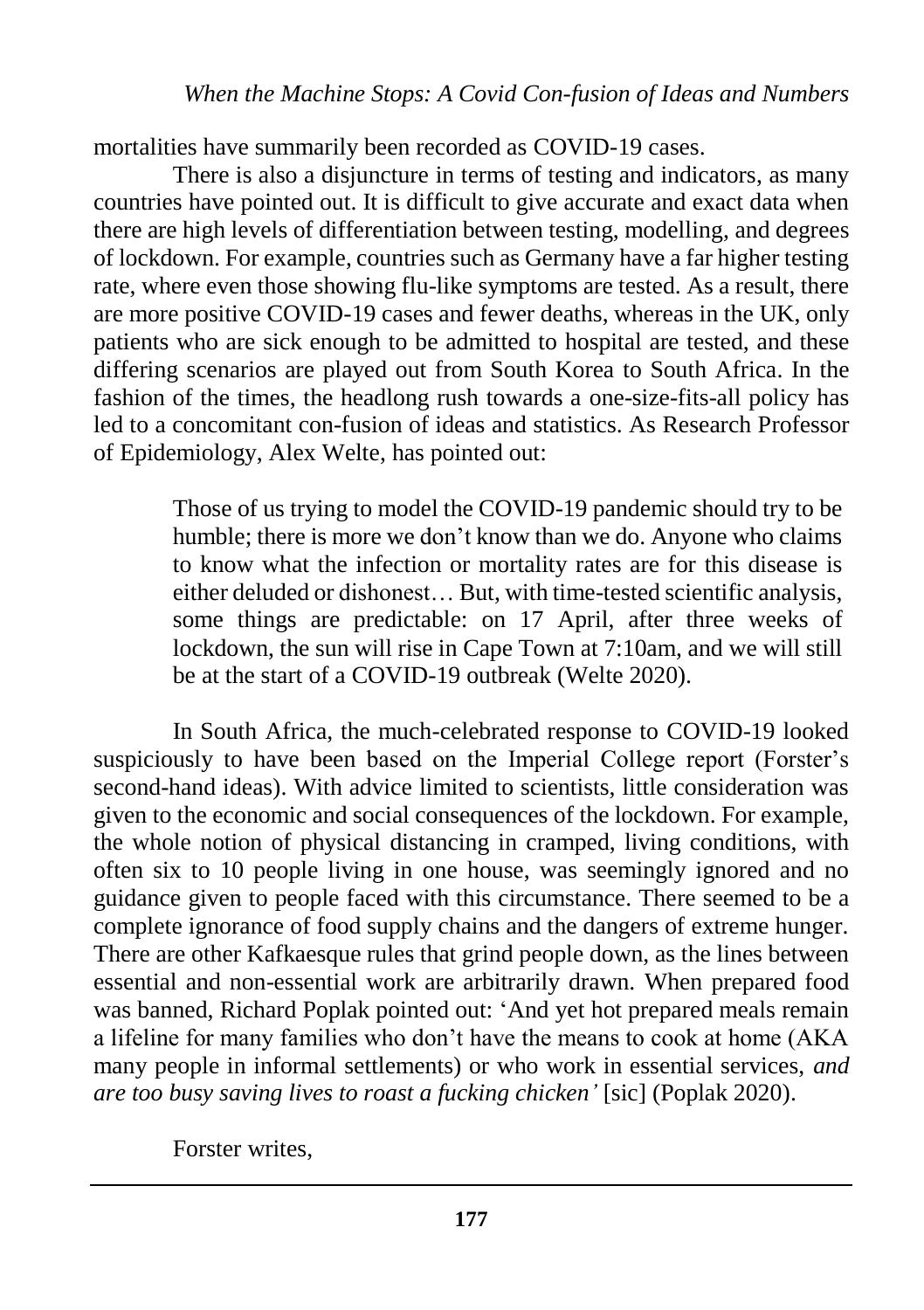... the Machine did not transmit *nuances* of expression. It only gave a general idea of people – an idea that was good enough for all practical purposes, Vasthi thought. The imponderable bloom, declared by a discredited philosophy to be the actual essence of intercourse, was rightly ignored by the Machine, just as the imponderable bloom of the grape was ignored by the manufacturers of artificial fruit (1979: 111- 12).

The lockdown was imposed with the assumption that the society was uniform, and the effects would take a standard form as the ideology of 'we are all in this together' became the governing manta. Only after the policy was announced was there a desperate scramble to mitigate the worst effects. And only into week four of the lockdown did President Ramaphosa make some provision to deal with the spiralling negative impact on the poorest in society as the 'togetherness mantra' was exposed as a mere variant of apartheid's euphemism 'separate but equal', which in practical terms had meant 'you stay in your group area and I will stay in mine'. This came after concerted pressure from those working in areas of poverty, inequality, and food security, particularly amongst the young, the elderly, and the pregnant (Jonah, May & Sambu 2020). The rampant inequalities were exacerbated by the lockdown as food supply chains dried up and hunger began stalking. A haunting indication of this has been the protests that arose over undelivered food parcels, with police having to fire rubber bullets in the area of Mitchells Plain to disperse crowds (Steenkamp 2020), or in Buffalo City in the Eastern Cape where food vouchers were supposed to be given out. This lead to huge crowds and no physical distancing, causing the army to fire on those gathered. It is one thing to model how the disease unfolds, but it is just as crucial to monitor the social consequences. As Martin Cohen points out in an article entitled *Thinking Errors and the Coronavirus* (2020):

> We should be suspicious of experts recycling old advice. After all, they may be guilty of two more cognitive biases: the phenomenon known as 'one model thinking' whereupon only evidence that fits the model is visible. And there is Confirmation Bias, which is the idea that people seek out information and data that confirms their preexisting ideas while ignoring contrary information however potentially significant for the decision. The almost non-existent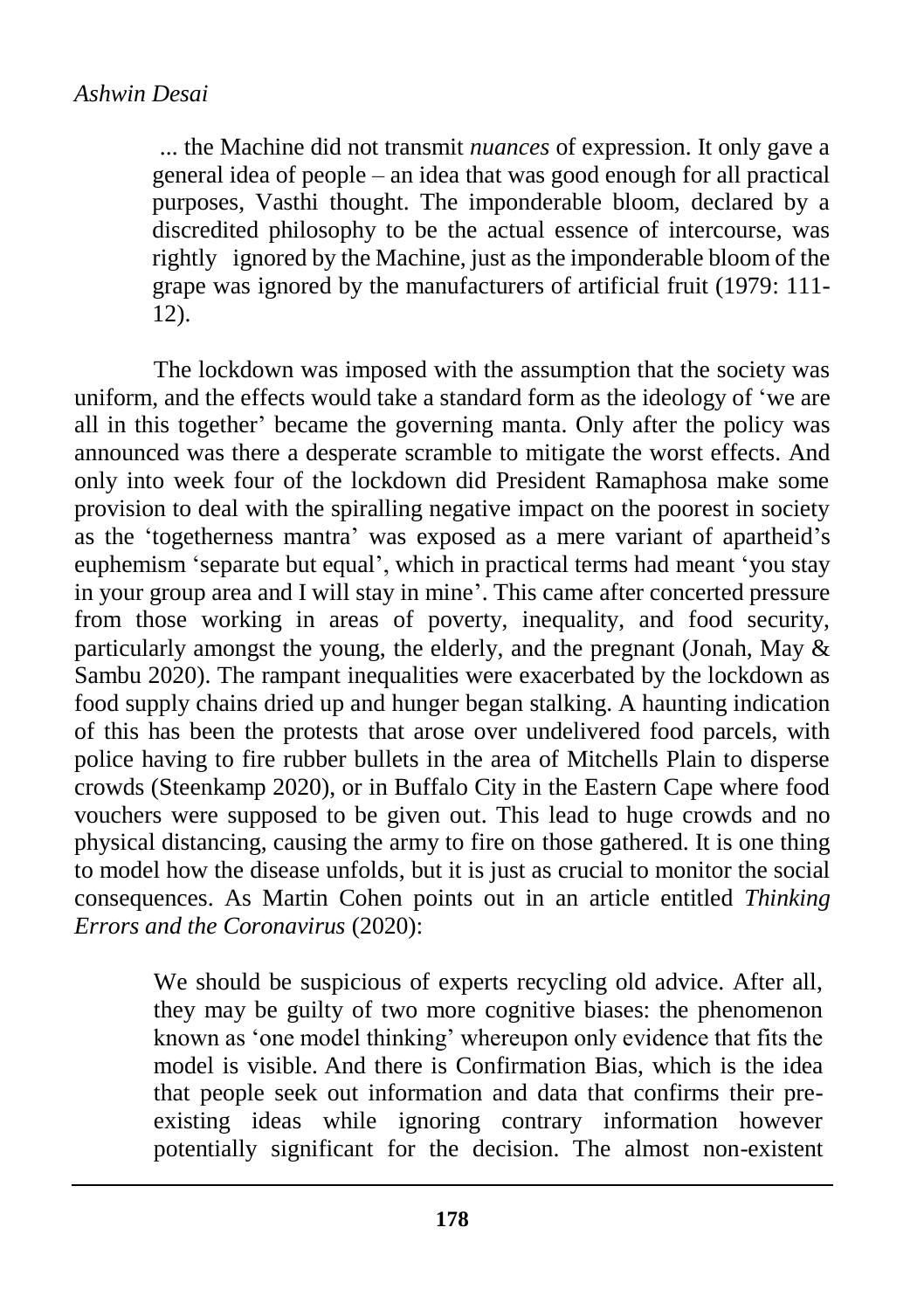political and media examination of the range of views and strategies for the coronavirus shows that this is one of the most dangerous biases of them all.

South Africa was no different in this regard, with the government relying exclusively on scientists who were found wanting on analytical aspects of social consequence and context. The selected scientists became the power, and nuance was in short supply. In this context, Andy Stirling tells us that 'the crucial distinction between 'uncertainty' and 'risk'. A risk is what results from a structured calculation that must necessarily reflect a particular view. An 'uncertainty' is what these risk calculations might leave out' (cited in De Waal 2020). How we respond to COVID-19 is one crucial aspect that is left out of the calculations.

Once physical distancing was adopted as policy, it was rigorously taken up by the police and army. As lines on pension and grant day at supermarkets snaked down streets and round corners, physical distancing meant that one could literally be in another township at the end of the queue. To ask people, many of them having to use walking sticks and needing to sit down to rest old limbs to keep the required distance was impossible. It did not stop police from beating and teargassing people. It led the United Nations Human Rights Office to report that South Africa has created a 'toxic lockdown culture .… Rubber bullets, tear gas … whips have been used to enforce social distancing in shopping lines' (Karrim 2020).

That is the danger with a policy that cannot be implemented; conditions are created for the police and army to use violence, instead of convincing people to change their behaviour. All this was made even more complicated as *the* scientists began to fall out with some labelling aspects of the policies irrational. In this context, De-Waal makes the important but oft forgotten point as we become seduced by top-down diktats:

> We shouldn't assume a too simple trade-off between security and liberty, but rather subject the response to vigorous democratic scrutiny and oversight—not just because we believe in justice, transparency and accountability, but also because that demonstrably works for public health (De Waal 2020).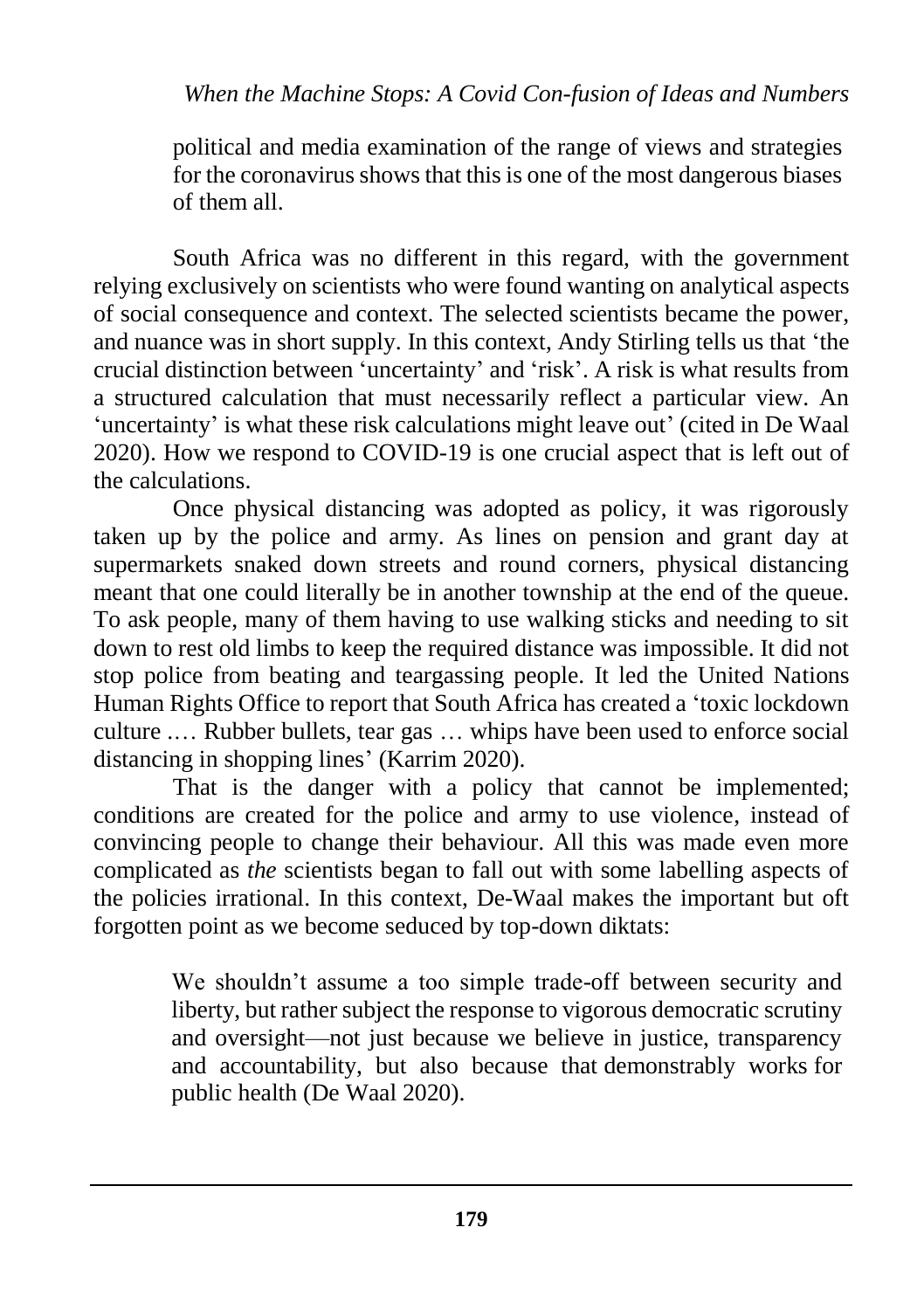### **The Present is the Disease**

*a gigantic phantom, bearing on its brow the sign of pestilence. The growing shadow rose and rose, filling, and then seeming to endeavour to burst beyond, the adamantine vault that bent over, sustaining and enclosing the world* (Shelley 1826: 204)*.* 

Mary Shelley's words from her novel, *The Last Man,* written in 1826, are chillingly familiar, the plague of old reaching its tendrils into the present moment. The COVID-19 pandemic, which has and will fundamentally change our lives, spreading as any virus does, rapidly and with a deadliness reminiscent of 1820, the Spanish Flu (1918), and more recently, HIV/AIDS. However, on this occasion, the virus arrived taking advantage of new forms of travel, a global communication network which with every second relayed, spread and informed the world of the latest news. As countries scrambled to lock down, placing their citizens under effective house arrest, the internet and social media platforms suddenly became the conduit for information in the majority of households. Like no other virus before it, COVID-19 has been documented, observed, tweeted, debated, and diarised through a media machine which in itself has morphed into every single cell of our beings; every news channel, web page, Instagram feed, Facebook post, Twitter comment, relaying the latest figures, deaths, analysis, predictions, and new ways of being. Alongside this is a rise in 'fake news', misinformation, WhatsApp messages quickly disseminating to all corners of the globe, using the virus to highlight societal problems, using a concoction of religion, myth and politics to fuel its path. Blame has been quickly laid upon various suspects: 5G, China, trade in animals; and cures from all corners of the globe have been heralded. This is not just a pandemic, in digitising our lives in search of safety, it becomes a burgeoning 'infodemic'.

The COVID-19 virus came relatively quickly on the heels of another outbreak back in 2003, when SARS began to spread from the Far East across the world. As Wald points out in her book, *Contagious Cultures, Carriers, and the Outbreak Narrative* (2008: 4):

> SARS coverage dramatized [sic] the danger of human contact in an interconnected world. Photographs featured the fearful image of human interdependence in the masks sported by shoppers, store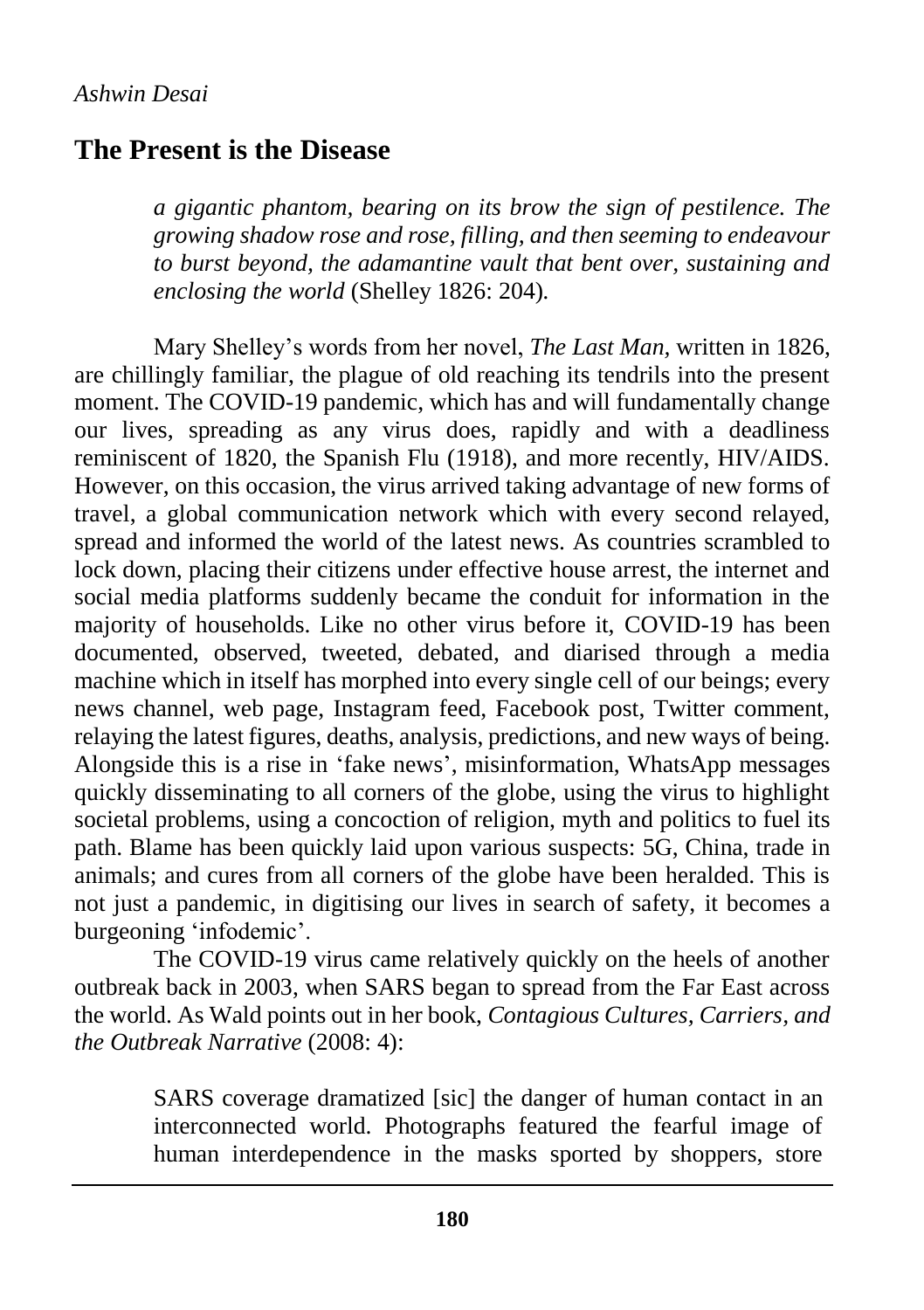owners, flight attendants, and pilots, even by small children as they walked to school or pirouetted in ballet class. The masks depicted what SARS threw into relief: human beings' futile efforts to defend themselves against the threat of illness in the daily interactions made global by contemporary transportation and commerce. Human networks became the conduits of viral destruction.

Whereas the mosquito of old flew from one human to another, now the mosquito has morphed into the aeroplane, sneezing its way through customs controls across the globe, as the 'vast cities of America, the fertile plains of Hindostan, the crowded abodes of the Chinese, are menaced with utter ruin…The air is empoisoned, and each human being inhales death' (Shelley 1826: 184).

One of the ironies of the heightened infodemic is how societies suddenly placed under lockdown to mitigate the spread of the virus, have turned to social media and the internet for news, in an effort to keep themselves safe, concomitantly fuelling digital misinformation. While some may be unintentionally forwarding information that they have not verified, the sheer volume of material is hard to keep up with, and fact checking sites cannot cope.

For example, at the onset of the outbreak in South Africa, one particular story highlighted the way in which fake news is spread.

An article on News24 on 9 April 2020 reported that the Bill and Melinda Gates Foundation had suggested that a vaccine would be initially tested on Africans. The article was retracted after the editor decided to investigate the story further, and found it to be information taken out of context. The stories are given veracity because they have historical and contemporary resonance. In the midst of the pandemic, for example, two prominent French doctors discussed the fact that virus vaccines 'should be tested on poor Africans' (Ure 2020).

As news spreads at the click of a button, so the conspiracy theorists and purveyors of fake news were able to tap into the fear and social panic that the virus has thrown up into the ether. Social media platforms, such as Facebook, Twitter and WhatsApp have scrambled to try to control the spread of false information that cascades as if a waterfall of information in the height of monsoon. In an environment which is constantly searching for a remedy, cure, solution, the propensity to believe is strong. Health Law Professor, Timothy Caulfield from the University of Alberta reiterated this point: 'Social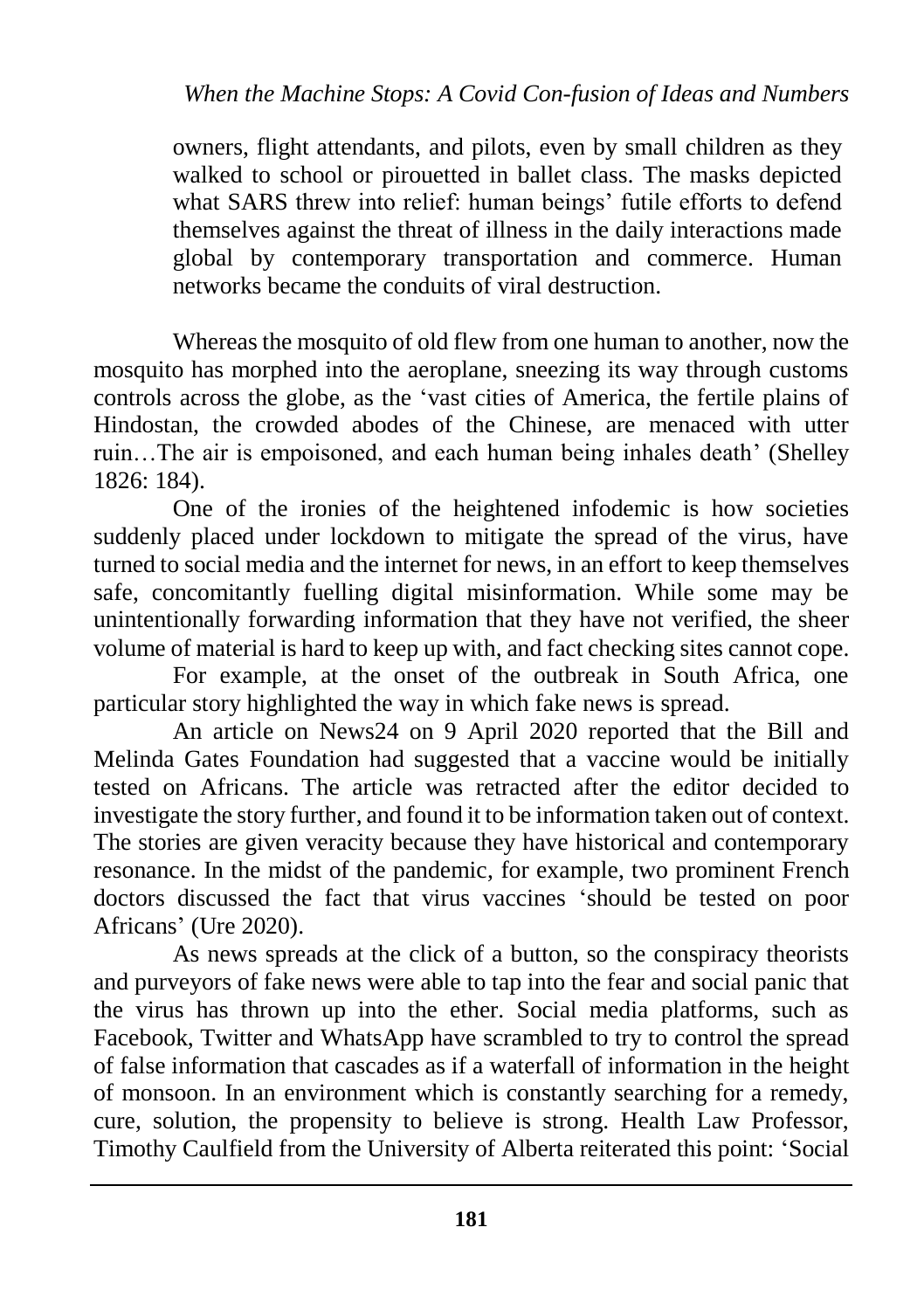media is a polarisation machine where the loudest voices win. In an outbreak, where you want accurate, measured, discourse, that's kind of a worst-case scenario' (De Vynck, Griffin & Sebenius 2020).

And in South Africa, a nation scarred by the history of the HIV/AIDS epidemic, the coronavirus has brought to the fore, stigma, fear, and panic. From the late 1990s, then President Thabo Mbeki categorically denied the information given by scientists regarding the epidemic and its impact on South Africa, leading to a period of hesitation and bogus dietary cures, which subsequently resulted in thousands of people dying.

As history informs us, when anxiety levels increase, the notions of myth and prejudice and the threat of moral panics 'hum with the exquisitely tenacious fragility of an ever-present threat' (Wald 2008: 17). In Bram Stoker's *Dracula*, foreign ships bring plague from the East and a collapse of morality,

> such assumptions prefigure modern racist fear of AIDS as a disease brought to Europe and North America by Africans and Haitians. Stories of foreign sailors and ships bearing alien infection do not belong to folklore and fiction alone; restrictive immigration policies and an emphasis on moral judgment and social exclusion result from believing them. Dangerous infection can be understood as moral and ideological, not only as biological (McWhir 1996: 29).

Myth here can be described as a '"small case of stories that possess both credibility and authority", which they derive from their expression "of paradigmatic truth", and through which they "evoke the sentiments out of which society is actively constructed"' (Wilson cited in Wald 2008: 10). Historically, blame, particularly in times of crisis, is often laid at the door of certain groups in a society. As the novelist of dystopias, Margaret Attwood remarks:

> … during the Black Death the following people got blamed pretty much in this order: lepers, as they went from town to town; Gypsies, because they travelled around; Jews, for all of the usual reasons. And witches, you know about those witches? Just causing plagues all over the place. So, if you could if you could destroy all those people then maybe you wouldn't have the plague. I guess the impulse is always to burn something (cited in Flood 2020).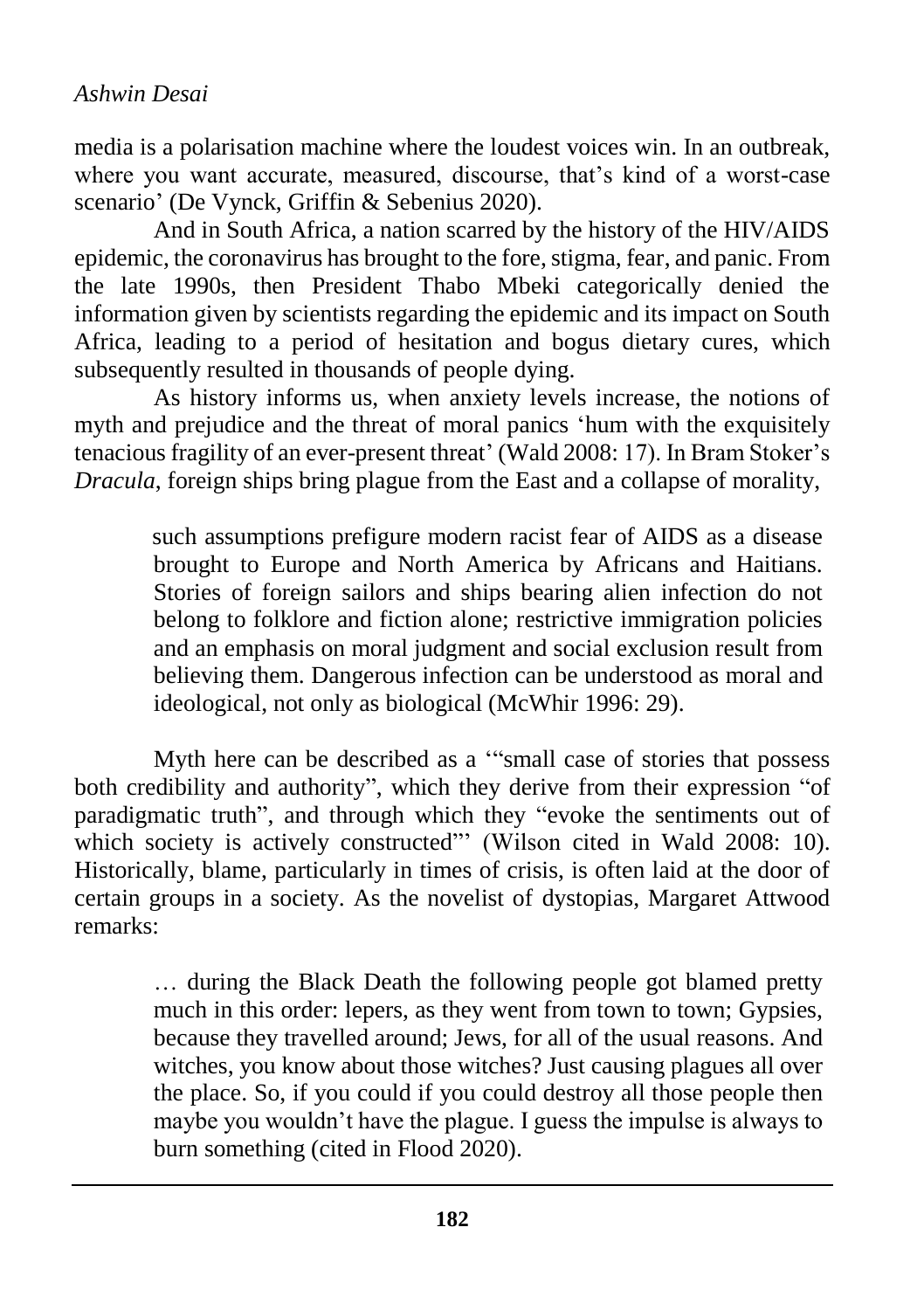In 2020, some placed blame at the heart of the communication and global networking system, an ironic twist during a period when we are more reliant than ever on the machine; protestors started burning masts and threatening workers involved in the roll-out of a 5G internet network – an alleged cause of the virus. With scientists and spokespersons liberally handing out advice with media at their disposal, everyone becomes both expert and *counter*-expert for good measure. The latter is a growing phenomenon of those who strike at the heart of what is seen as establishment opinion. Sometimes, they revel in conspiracy theories, but at other times, they point out the vested interests that accompany opinions dressed up as objectivity.

The most significant and potentially damaging case of quick-fire, unverified research arose when a number of scientists began to question the findings in a number of papers published in high level medical journals, including the Lancet and the New England Journal of Medicine, by a small US analytics company called Surgisphere, with just 11 employees. After more probing, it was discovered that the research was based on an analysis of health records from patients on six continents, including Africa, where there were hardly any patients at the time, and where it was unlikely that records would be linked to an international health database. The authors, Desai and Mehra (both doctors),

> [published a hydroxychloroquine study involving 96,000 patients](https://www.theguardian.com/world/2020/may/25/who-world-health-organization-hydroxychloroquine-trial-trump-coronavirus-safety-fears)  [around the world](https://www.theguardian.com/world/2020/may/25/who-world-health-organization-hydroxychloroquine-trial-trump-coronavirus-safety-fears) which found the drug was associated with a higher risk of heart problems and death in those with COVID-19… Surgisphere's Quartz Clinical global database was used, this time to obtain the data from 1,200 hospitals. The study involved so many hospitals and people that its findings, to many, seemed definitive (Davey 2020).

Their findings started to raise alarm bells amongst scientists. Dr. Chaccour, one of those leading doubts about Desai and Mehra's findings, said 'Here we are in the middle of a pandemic with hundreds of thousands of deaths, and the two most prestigious medical journals have failed us' (Kelly & Enserink 2020: 1041). Peter Pomerantsev tells us 'we live in a world in which the means of manipulation have gone forth and multiplied, a world of dark ads, psy-ops, hacks, bots, soft facts, deep fakes, fake news, ISIS, Putin, trolls, Trump' (2019). He could have added fake science that can pass muster, get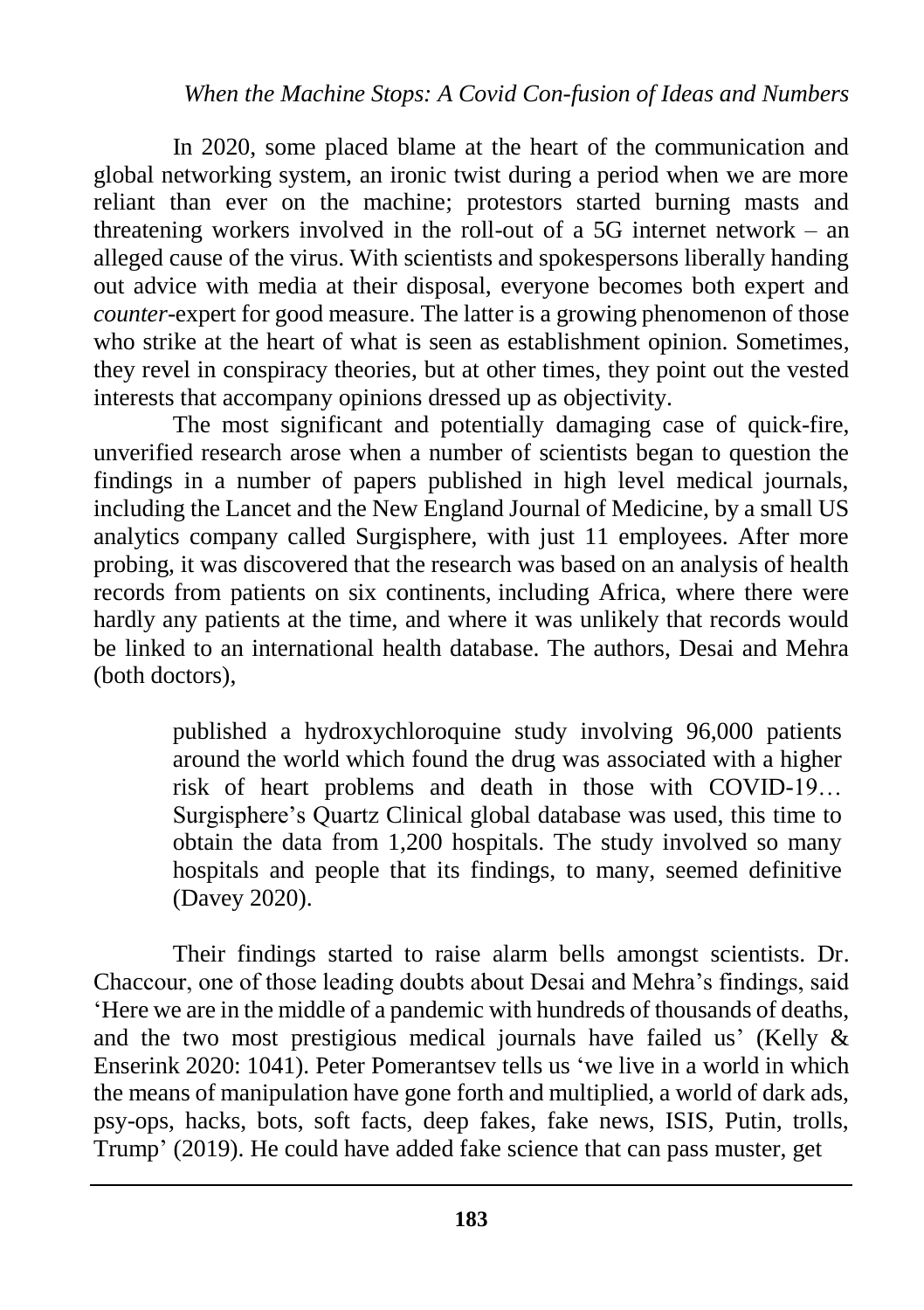#### *Ashwin Desai*

published in top journals, and impact millions of lives.

In South Africa, the National Research Foundation's A-rated Professor, Tim Noakes, was called to task after giving an interview about COVID-19 on a local radio station. He made claims that the virus is a DNA (double stranded molecule) virus rather than an RNA (single molecule), as well as the fact that Hydroxychloroquine may be a cure for the virus.

> Despite admitting that he has no expertise in virology, there's no caution and no caveats. This is not the way an ethical scientist should talk to the general public. He also talks in a semi-conspiratorial tone, with the implication that he and a few others have it right while the vast majority of doctors and scientists are too stubborn to see it their way (Geffen 2020).

*GroundUp* reported that the interview was dangerous, misleading, and contained substantial errors; not the first time that Noakes has been in hot water, as back in 2017 he was also brought to book about his infamous propositions on the human diet. In this instance, Noakes retaliated:

> What I find particularly interesting is that Geffen is a recently graduated computer scientist with zero training in medicine, physiology, pharmacology, or pathology. Yet he believes that it's quite appropriate to teach me medicine and physiology, despite the fact that I taught physiology to medical and sports science students for more than 30 years (Fokazi 2020).

Noakes raised the paradox that 'medicine is about hypothesis' and 'the beauty of science is that hypotheses drive thinking' (Fokazi 2020). Despite his defence of opening up such discussion, he was later to retract his conjectures on the virus, apologising for any misleading information.

Throughout the world, there have been numerous cases of misinformation, home remedies, cures, and fake research. In India, with one of the world's largest and most mobile societies, where fact-checking sites struggle to keep up with the spread of misinformation, home remedies and religious fervour circulate as fast as any virus, while cures can be found in a plethora of remedies, including cow dung and cow urine. Similarly, in Nigeria, drinking urine has been touted as protection, and in Indonesia, Rohanna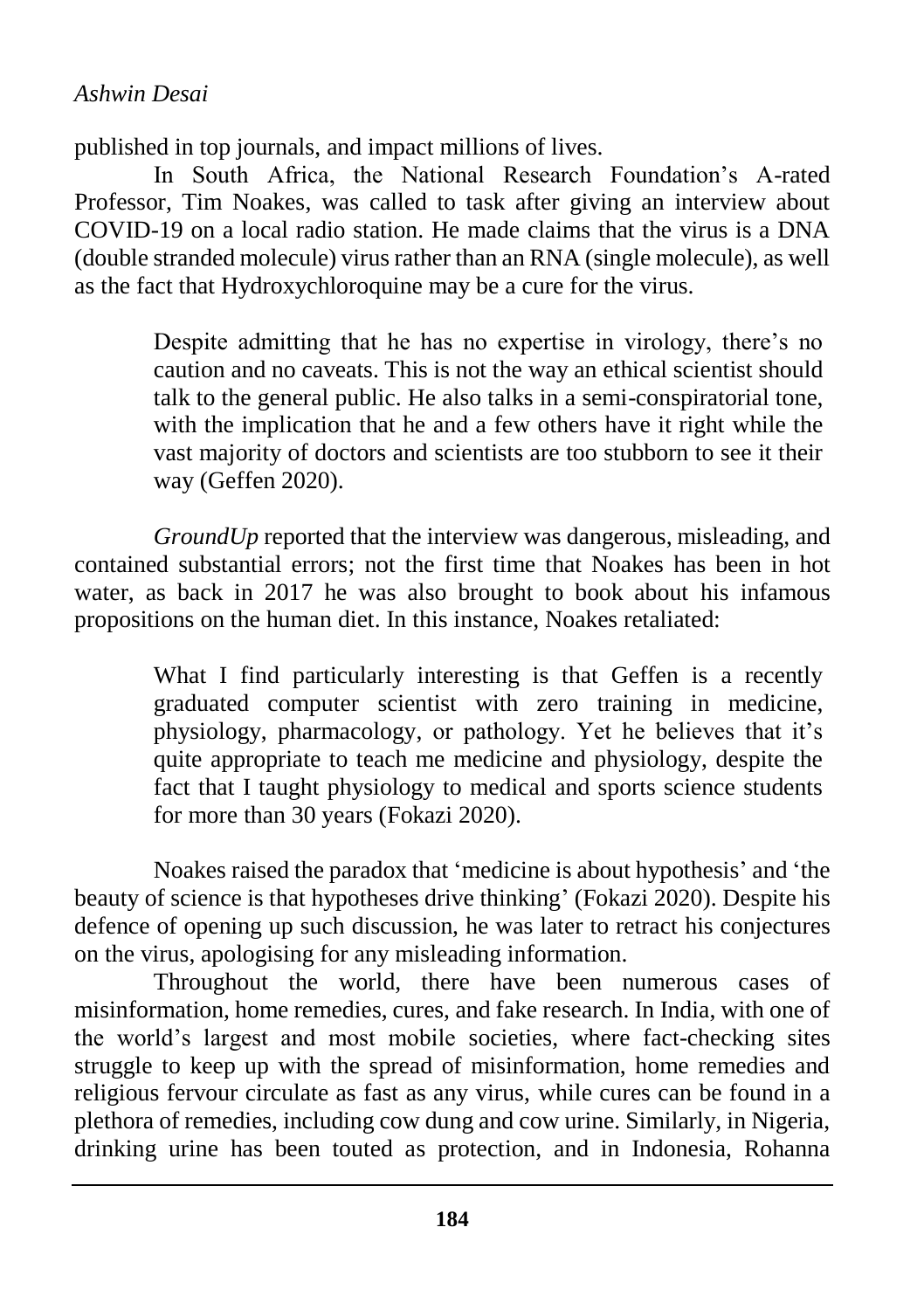Kuddus reported that the Council of Ulama was convinced that COVID-19 was 'a rebuke from Allah' on those who indulge in *haram* food, while the country's Minister of Health was certain that the country was 'immune' to the virus due to its commitment to prayer (2020: 35). And, after an 'Indonesian professor of medicine claimed that her research had demonstrated the efficacy of ginger, turmeric and lemongrass in building immunity, the demand for *jamu* and its *empon-empon* ingredients soared, making them even less affordable to the poor' (Kuddus 2020: 36).

In Brazil, President Jair Bolsanaro displayed echoes of Thabo Mbeki's AIDS denialism:

> After initially dismissing COVID-19 as 'just a sniffle', he would later issue an icy dictum: 'Some people are going to die. I'm sorry. That's life'. For it would only be oldsters who succumbed' (Conti 2020: 45).

Other widely disseminated myths are that the virus cannot spread in hot and humid weather, gargling with salt-water can kill the virus, and in Madagascar, the President launched COVID-Organics, a herbal tea which he claimed could kill the virus, and which was liberally given to children (Shaban 2020).

But perhaps the most damaging and controversial claim came from the US leader Donald Trump, supposedly the most ardent opponent of fake news, who in his daily White House press briefing suggested that in order to combat the virus, the injection of disinfectants may prove efficacious (Hyde 2020).

All the time, there are those demanding that The Machine cranks up once more. Suddenly, the worries about who are most vulnerable to the virus and the conditions that exacerbate loss of life are drowned out, as the language of science transmutes into the debilitating effects of a failing economy, and the need to get people working again. Within a mere few days, one sees scientists who called for a lockdown until the curve flattens then without a backward glance and in the face of increasing infections, support an easing of the lockdown. Where once the politicians said they were following *the* science, the scientists were now seen to be following the politicians. As Harvard University epidemiologist William Hanage points out, for politicians to rely on models to prevent the virus spreading in a context where the virus is hardly analysed is risky: 'It's like, you've decided you've got to ride a tiger', he says, 'except you don't know where the tiger is, how big it is, or how many tigers there actually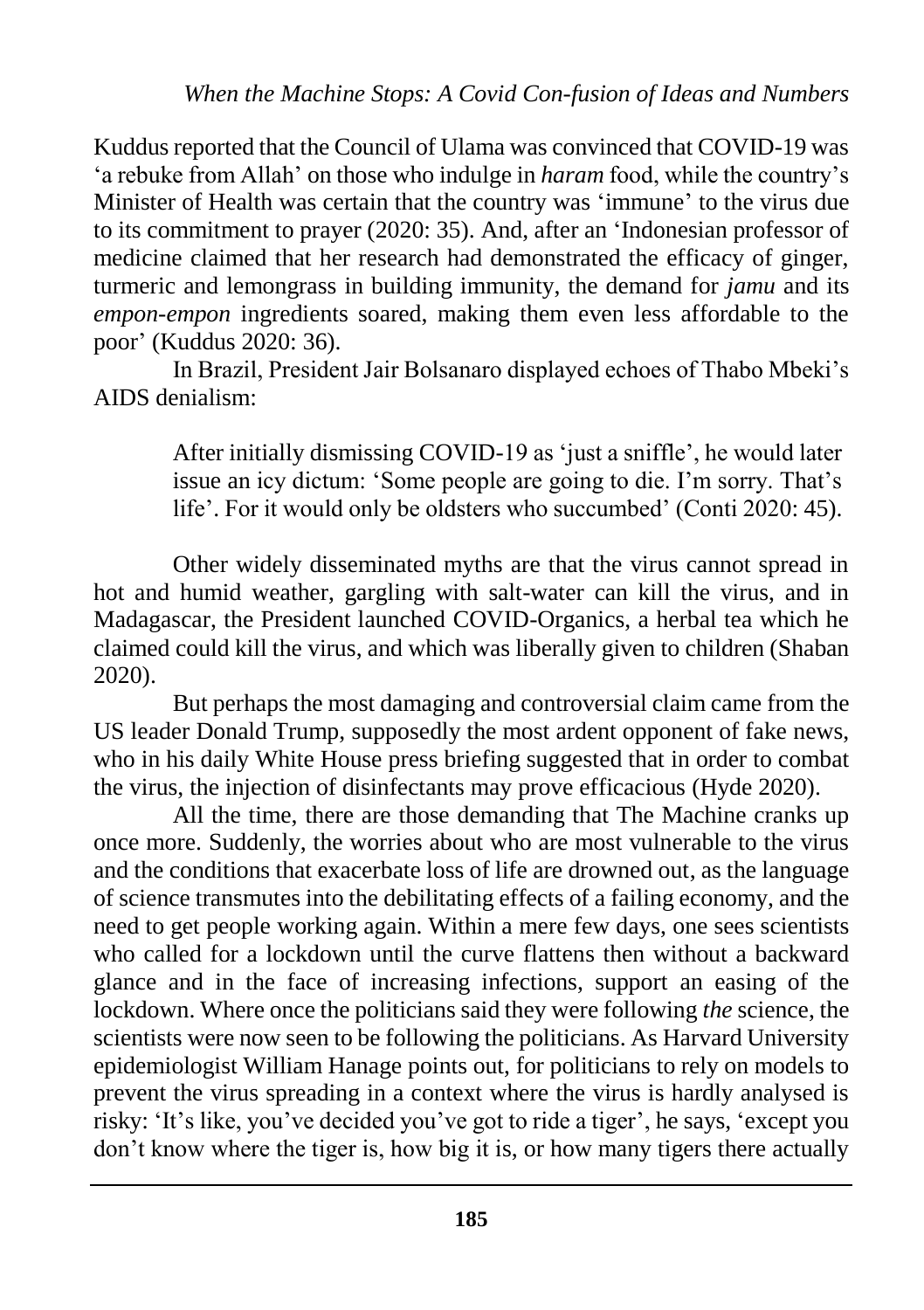are' (in Enserinck & Kupferschmidt 2020: 1414 - 1415). He should have added that to rely on the scientists who manufacture the models, given the trespass of power and politics into their work, is even more scary.

Every day, we come to hear of the dramatic increase in cases, as statistics and information bombard us. Counting is complicated, and begs questions of comparison, as countries label who dies of COVID-19 in different ways. But still, the media persist, with headlines that tell us Brazil has just passed England in the number of COVID-deaths, with Italy, after leading for a few weeks, fading into fourth place. One could easily think one was watching results of World Cup soccer rankings, where the field is flat, and the rules of engagement codified. The basic rules of social science in which numbers ought to be critically assessed were suspended. And all through this, as *the* science was touted by the National Command Council (NCC), the basic protocols were jettisoned, as forecasts changed daily, and many glowed in the media spotlight as their modelling gave them incredible power to influence the lives of tens of millions. In this context, Lorraine Daston's comments are apposite:

> At moments of extreme scientific uncertainty, observation, usually treated as the poor relation of experiment and statistics in science, comes into its own. Suggestive single cases, striking anomalies, partial patterns, correlations as yet too faint to withstand statistical scrutiny, what works and what doesn't: every clinical sense, not just sight, sharpens in the search for clues. Eventually, some of those clues will guide experiment and statistics: what to test, what to count. The numbers will converge; causes will be revealed; uncertainty will sink to tolerable levels. But for now, we are back in the seventeenth century, the age of ground-zero empiricism, and observing as if our lives depended on it (2020).

There is a haunting moment when Vasthi is on an airship and slips:

she behaved barbarically-she put her hand out to steady her. 'How dare you!' exclaimed the passenger. 'You forget yourself!' The woman was confused and apologised for not letting her fall. People never touched one another. The custom had become obsolete, owing to the Machine (Forster 1979: 120).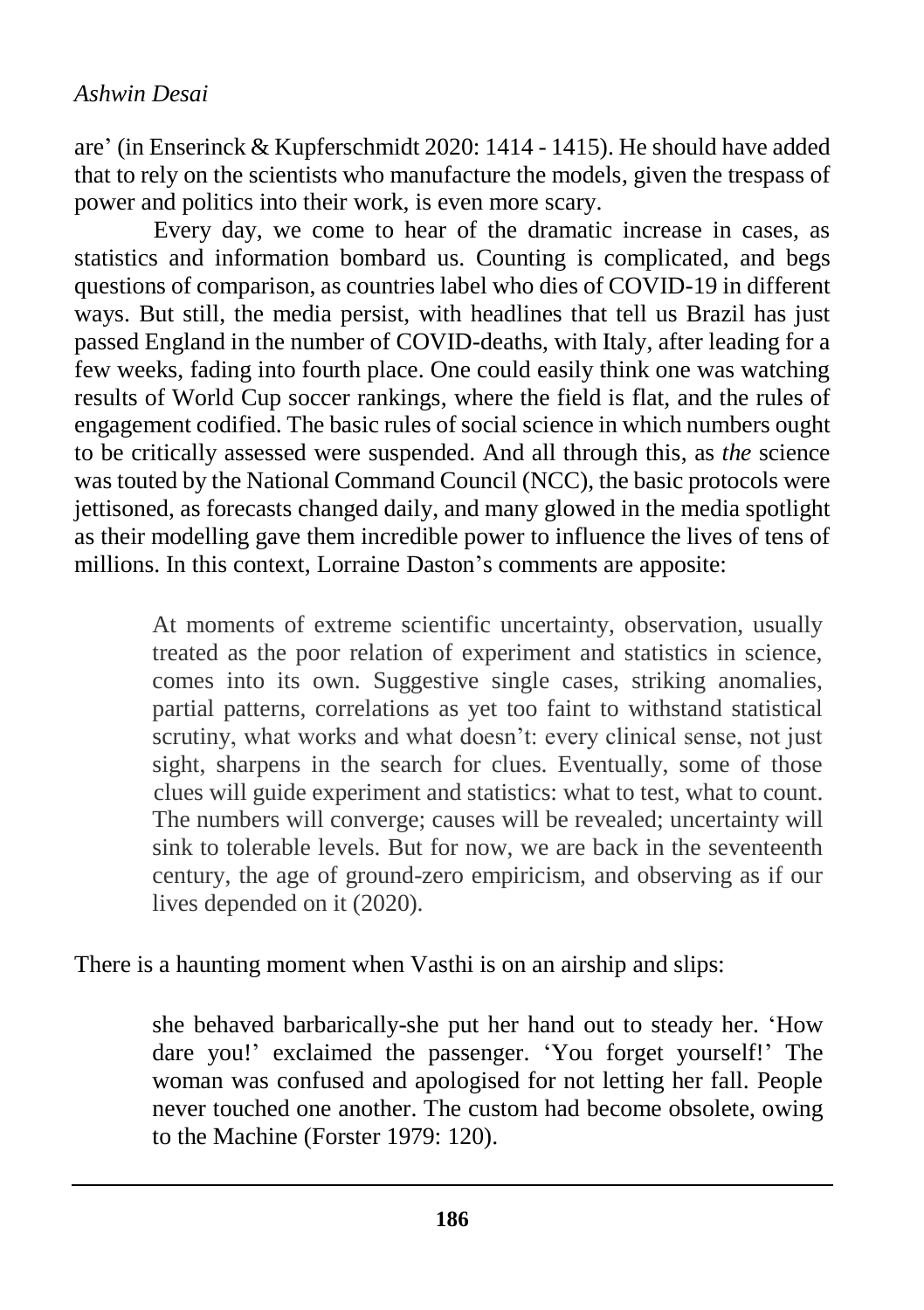Not too long ago, we would have laughed at these lines, but as physical distancing, quarantines were put into place and touching was banned, we began to live in the times of Forster's Machine. Žižek, who published a book within a couple of months of our first awareness of the global reach of the virus, acutely captures this moment in history:

> The coronavirus epidemic confronts us with something previously thought to be the impossible: the world as we knew it has stopped turning, whole countries are in a lockdown, many of us are confined to our homes facing an uncertain future in which, even if most of us survive, economic mega-crisis is likely... The impossible happened, our world has stopped, AND impossible is what we have to do to avoid the worst, which is  $-$  what? (2020, p. 107).

While nobody can come up with the answer, what we do know is that this cannot be a matter of *the* science. Of core concern, though, now more than ever, is to ask questions about what it is to be human.

The virus, while rushing across the globe, has also highlighted outdated boundaries in the academy as scientists dominate the NCC and social scientists knock on the door, desperate to be allowed in. In this regard, it might be worthwhile to learn the lessons of Ebola, as De Waal points out:

In his book *Ebola: How a People's Science Helped End an Epidemic* (2016), the social anthropologist Paul Richards argues that the deficiency in the modelling is best explained by changes in intimate social behaviour that could neither be captured by models nor even fully explained by people who were themselves altering the critical risk behaviours. Anthropologists themselves didn't connect the dots at the early stage of the outbreak. They had researched funerals and funeral rituals, but not the real danger point for contagion, which was the preparation of the body for burial. Family care for the sick was the other main context of transmission. Community health workers, social anthropologists, and epidemiologists had to speak to one another, understand each other's knowledge, and find ways of communicating it (De Waal 2020).

Why should the human sciences be reduced like the United Nations to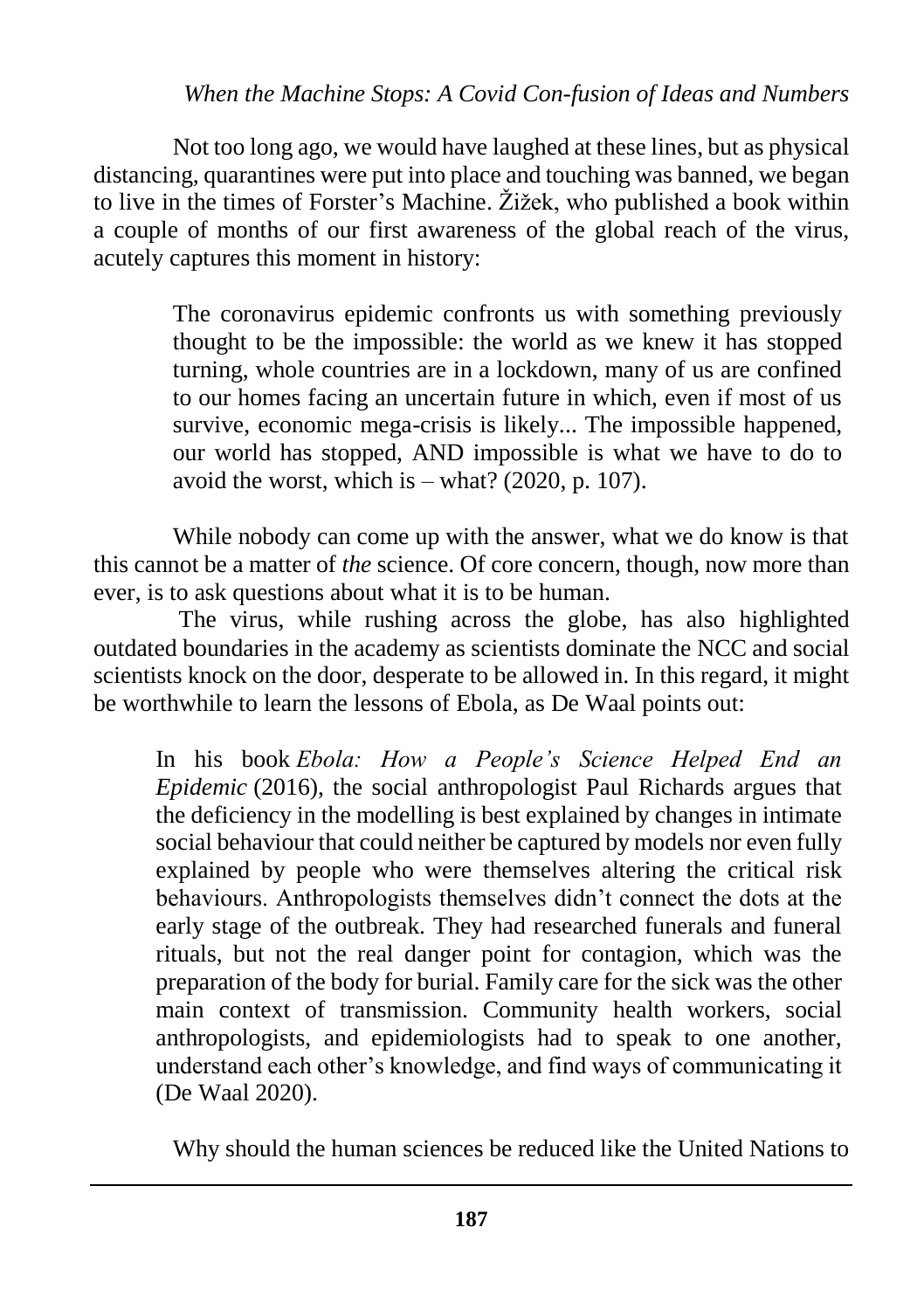#### *Ashwin Desai*

mop up after the bombs have exploded. Is it not a time for the humanities to reach out to the scientists, to show that the worlds of the human and non-human are inextricably linked, that epidemics are more than a medical issue and to renew the path to a people's science? (Baldwin 2005).

### **References**

- Bacevic, J. 2020. There is no Such Thing as Just 'Following the Science'. Coronavirus Advice is Political. *The Guardian* 28 April. Available at: [https://www.theguardian.com/commentisfree/2020/apr/28/theres-no](https://www.theguardian.com/commentisfree/2020/apr/28/theres-no-such-thing-just-following-the-science-coronavirus-advice-political)[such-thing-just-following-the-science-coronavirus-advice-political](https://www.theguardian.com/commentisfree/2020/apr/28/theres-no-such-thing-just-following-the-science-coronavirus-advice-political)
- Baldwin, P. 2005. *Disease and Democracy: The Industrialized World Faces AIDS*. Berkeley, CA: University of California Press. <https://doi.org/10.1525/9780520940796>
- Broadbent, A. & B. Smart 2020. Why a One-size Fits All Approach to COVID-19 could have Lethal Consequences. *The Conversation* 23 March. Available at: [https://theconversation.com/why-a-one-size-fits-all](https://theconversation.com/why-a-one-size-fits-all-approach-to-covid-19-could-have-lethal-consequences-134252)[approach-to-COVID-19-could-have-lethal-consequences-134252](https://theconversation.com/why-a-one-size-fits-all-approach-to-covid-19-could-have-lethal-consequences-134252)
- Carroll, L. 1898. *Alice's Adventures in Wonderland*. London: Macmillan &  $Co$
- Cohen, M. 2020. Thinking Errors and the Coronavirus. Off-guardian.org, 19 April. Available at: [https://off-guardian.org/2020/04/19/thinking-errors](https://off-guardian.org/2020/04/19/thinking-errors-and-the-coronavirus/)[and-the-coronavirus/](https://off-guardian.org/2020/04/19/thinking-errors-and-the-coronavirus/)
- Conti, M. 2020. Pandemonium in Brazil. *New Left Review* 122: 43 48.
- Daston, L. 2020. Ground-zero Empiricism. *Critical Inquiry* 10 April. Available at: [https://critinq.wordpress.com/2020/04/10/ground-zero](https://critinq.wordpress.com/2020/04/10/ground-zero-empiricism/)[empiricism/](https://critinq.wordpress.com/2020/04/10/ground-zero-empiricism/)
- Davey, M. 2020. Unreliable Data: How Doubt Snowballed over COVID-19 Drug Research that Swept the World. *The Guardian* 4 June. Available at: [https://www.theguardian.com/world/2020/jun/04/unreliable-data-doubt](https://www.theguardian.com/world/2020/jun/04/unreliable-data-doubt-snowballed-covid-19-drug-research-surgisphere-coronavirus-hydroxychloroquine)[snowballed-COVID-19-drug-research-surgisphere-coronavirus](https://www.theguardian.com/world/2020/jun/04/unreliable-data-doubt-snowballed-covid-19-drug-research-surgisphere-coronavirus-hydroxychloroquine)[hydroxychloroquine](https://www.theguardian.com/world/2020/jun/04/unreliable-data-doubt-snowballed-covid-19-drug-research-surgisphere-coronavirus-hydroxychloroquine)
- Davis, I. 2020a. Coronavirus Lockdown and What you are not being told Part 2. Off-guardian.org, 20 April. Available at: [https://off](https://off-guardian.org/2020/04/20/coronavirus-lockdown-and-what-you-are-not-being-told-part-2/)[guardian.org/2020/04/20/coronavirus-lockdown-and-what-you-are-not](https://off-guardian.org/2020/04/20/coronavirus-lockdown-and-what-you-are-not-being-told-part-2/)[being-told-part-2/](https://off-guardian.org/2020/04/20/coronavirus-lockdown-and-what-you-are-not-being-told-part-2/)
- Davis, M. 2020b. The Monster Enters. *New Left Review* 122: 7 14.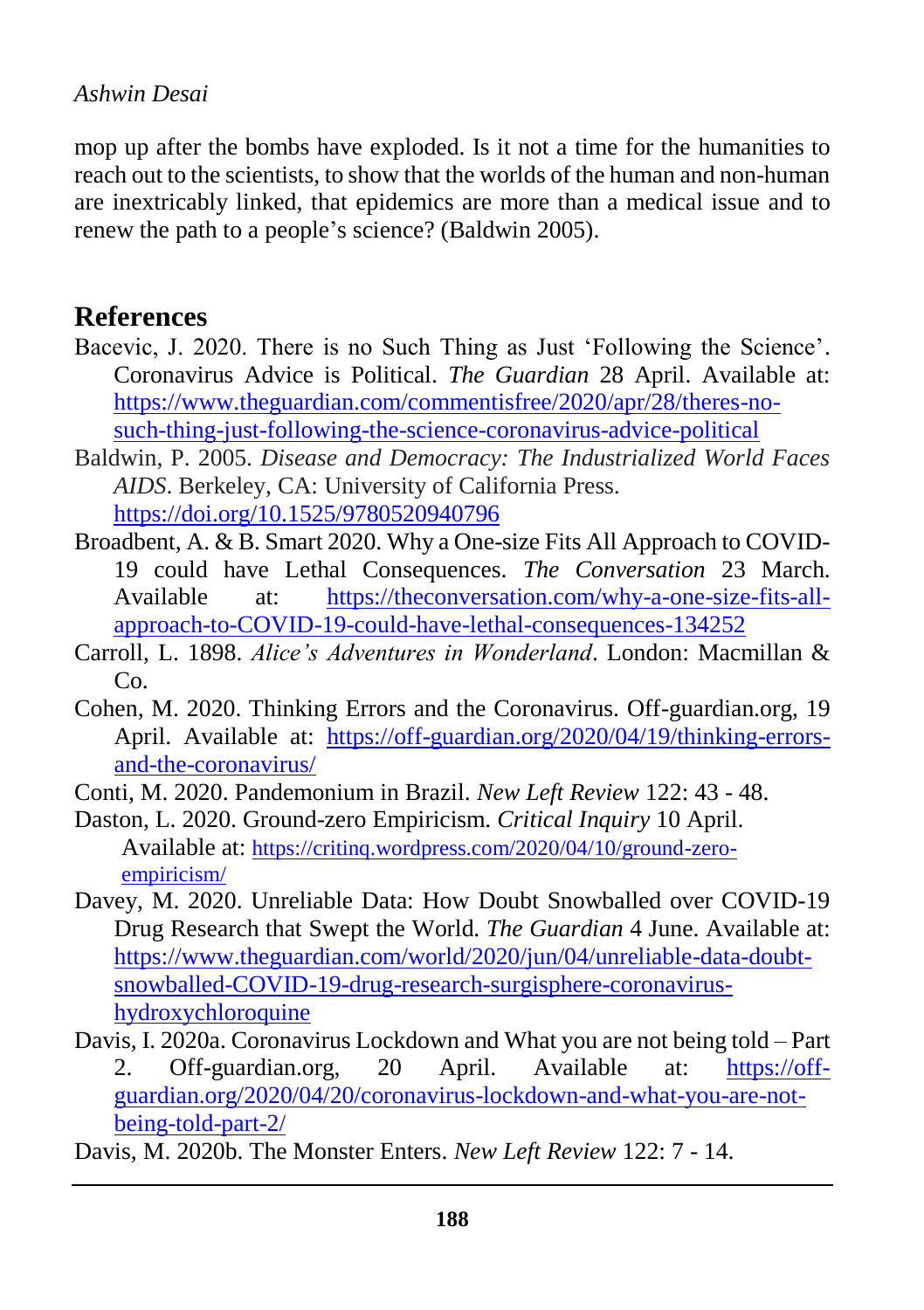<https://doi.org/10.2307/j.ctv15nbzws>

- D'Eramo, M. 2020. The Philosopher's Epidemic. *New Left Review* 122: 23 28.
- De Waal, A. 2020. New Pathogens, Old Politics. *Boston Review* April 3. Available at: [http://bostonreview.net/science-nature/alex-de-waal-new](http://bostonreview.net/science-nature/alex-de-waal-new-pathogen-old-politics)[pathogen-old-politics.](http://bostonreview.net/science-nature/alex-de-waal-new-pathogen-old-politics)
- De Vynck, G., R. Griffin & A. Sebenius 2020. Coronavirus Misinformation is Spreading all over Social Media. 1 February. Available at: [https://www.bloomberg.com/news/articles/2020-01-29/coronavirus](https://www.bloomberg.com/news/articles/2020-01-29/coronavirus-misinformation-is-incubating-all-over-social-media)[misinformation-is-incubating-all-over-social-media](https://www.bloomberg.com/news/articles/2020-01-29/coronavirus-misinformation-is-incubating-all-over-social-media)
- Du Toit, L. & N. Padayachee 2020. 9 Popular Myths doing the Rounds in Africa about the Coronavirus. Available at: [https://www.weforum.org/agenda/2020/04/debunking-9-popular-myths](https://www.weforum.org/agenda/2020/04/debunking-9-popular-myths-doing-the-rounds-in-africa-about-the-coronavirus/)[doing-the-rounds-in-africa-about-the-coronavirus/.](https://www.weforum.org/agenda/2020/04/debunking-9-popular-myths-doing-the-rounds-in-africa-about-the-coronavirus/)
- Enserink, M. & K. Kupferschmidt 2020. With COVID-19 Modeling Takes on Life and Death Importance. *Science* 367, 6485: 1414 - 1415. <https://doi.org/10.1126/science.367.6485.1414-b> PMid:32217707
- Flood, A. 2020. 2020. Margaret Attwood: COVID-19 Lockdown is not a Dystopia. 16 April. Available at: [https://www.theguardian.com/books/2020/apr/16/margaret-atwood-](https://www.theguardian.com/books/2020/apr/16/margaret-atwood-covid-19-lockdown-is-not-a-dystopia-handmaid-s-tale)[COVID-19-lockdown-is-not-a-dystopia-handmaid-s-tale](https://www.theguardian.com/books/2020/apr/16/margaret-atwood-covid-19-lockdown-is-not-a-dystopia-handmaid-s-tale)
- Fokazi, S. 2020. Tim Noakes says Sorry for his COVID-19 Comments .... Well, Sort of. *Times Select* 17 April. Available at: [https://select.timeslive.co.za/news/2020-04-17-tim-noakes-says-sorry](https://select.timeslive.co.za/news/2020-04-17-tim-noakes-says-sorry-for-his-covid-19-comments-well-sort-of/)[for-his-COVID-19-comments-well-sort-of/](https://select.timeslive.co.za/news/2020-04-17-tim-noakes-says-sorry-for-his-covid-19-comments-well-sort-of/)
- Ford, J. 2020. UK Modellers Deploy Heavy Firepower against Virus when a Guerrilla War may be Better. *Business Day* 16 April. Available at: [https://www.businesslive.co.za/bd/world/europe/2020-04-16-uk](https://www.businesslive.co.za/bd/world/europe/2020-04-16-uk-modellers-deploy-heavy-firepower-against-virus-when-a-guerrilla-war-may-be-better/)[modellers-deploy-heavy-firepower-against-virus-when-a-guerrilla-war](https://www.businesslive.co.za/bd/world/europe/2020-04-16-uk-modellers-deploy-heavy-firepower-against-virus-when-a-guerrilla-war-may-be-better/)[may-be-better/](https://www.businesslive.co.za/bd/world/europe/2020-04-16-uk-modellers-deploy-heavy-firepower-against-virus-when-a-guerrilla-war-may-be-better/)

Forster, E.M. 1979. *Collected Short Stories.* Harmondsworth: Penguin Books.

Geffen, N. 2020. Tim Noakes Interview is Dangerously Misleading. *GroundUp*, 13 April. Available at: [https://www.groundup.org.za/article/tim-noakes-interview-misleading](https://www.groundup.org.za/article/tim-noakes-interview-misleading-and-dangerous/)[and-dangerous/.](https://www.groundup.org.za/article/tim-noakes-interview-misleading-and-dangerous/)

German, L. 2020. The Coronavirus Crisis: Britain's Ugly Moment of Truth –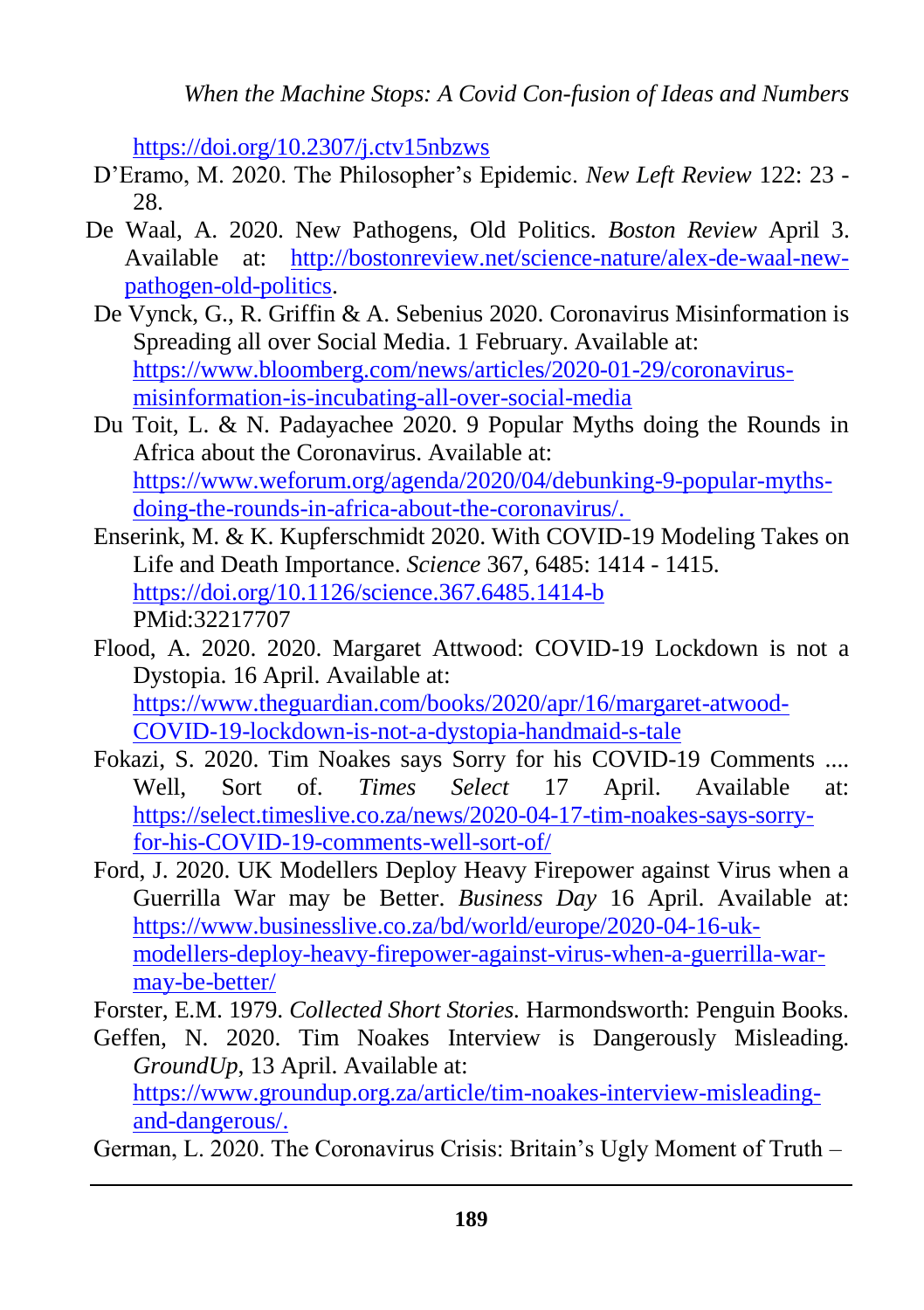#### *Ashwin Desai*

A Weekly Briefing. *Counterfire* 20 April. Available at: [https://www.counterfire.org/articles/opinion/21118-the-coronavirus](https://www.counterfire.org/articles/opinion/21118-the-coronavirus-crisis-britain-s-ugly-moment-of-truth-weekly-briefing)[crisis-britain-s-ugly-moment-of-truth-weekly-briefing](https://www.counterfire.org/articles/opinion/21118-the-coronavirus-crisis-britain-s-ugly-moment-of-truth-weekly-briefing)

- Harvey, D. 2020. Anti-Capitalist Politics in the Time of COVID-19. 20 March *Jacobin*. Available at: [https://jacobinmag.com/2020/03/david-harvey](https://jacobinmag.com/2020/03/david-harvey-coronavirus-political-economy-disruptions)[coronavirus-political-economy-disruptions](https://jacobinmag.com/2020/03/david-harvey-coronavirus-political-economy-disruptions)
- Hyde, M. 2020. Donald Trump's Prescription for Coronavirus: Quite Literally Toxic. *The Guardian* 25 April. Available at: [https://www.theguardian.com/commentisfree/2020/apr/24/donald-trump](https://www.theguardian.com/commentisfree/2020/apr/24/donald-trump-coronavirus-president-advice-bleach)[coronavirus-president-advice-bleach](https://www.theguardian.com/commentisfree/2020/apr/24/donald-trump-coronavirus-president-advice-bleach)
- Johnson, B. 2020. PM's Speech in Greenwich. PM's Office, Downing Street. Available at: [https://www.gov.uk/government/speeches/pm-speech-in](https://www.gov.uk/government/speeches/pm-speech-in-greenwich-3-february-2020)[greenwich-3-february-2020](https://www.gov.uk/government/speeches/pm-speech-in-greenwich-3-february-2020)
- Jonah, S.C., J. May & W. Sambu 2020. Lockdowns Threaten Children's Nutrition. 14 April. Available at: [https://www.news.uct.ac.za/article/-](https://www.news.uct.ac.za/article/-2020-04-14-lockdowns-threaten-childrens-nutrition) [2020-04-14-lockdowns-threaten-childrens-nutrition](https://www.news.uct.ac.za/article/-2020-04-14-lockdowns-threaten-childrens-nutrition)
- Karrim, A. 2020. UN Human Rights Office highlights 'Toxic Lockdown Culture' in SA. 28 April. Available at: [https://www.news24.com/SouthAfrica/News/un-human-rights-office](https://www.news24.com/SouthAfrica/News/un-human-rights-office-highlights-toxic-lockdown-culture-in-sa-20200428)[highlights-toxic-lockdown-culture-in-sa-20200428](https://www.news24.com/SouthAfrica/News/un-human-rights-office-highlights-toxic-lockdown-culture-in-sa-20200428)
- Kelly, S. & M. Enserink 2020. The Pandemic's First Major Research Scandal Erupts. *Science* 368,6495: 1041 - 1042. <https://doi.org/10.1126/science.368.6495.1041> PMid:32499418
- Kuddus, R. 2020. Lemongrass and Prayer. *New Left Review* 122: 35 41. <https://doi.org/10.1353/ner.2020.0076>
- McNeill, W. 1976. *Plagues and Peoples*. New York: Anchor Press.
- McWhir, A. (ed.). 1996. *The Last Man by Mary Woolstencraft Shelley.* Ontario: Broadview Press.
- Pomerantsev, P. 2019. The Disinformation Age: A Revolution in Propaganda. *The Guardian Review* 27 July. Available at: [https://www.theguardian.com/books/2019/jul/27/the-disinformation-age](https://www.theguardian.com/books/2019/jul/27/the-disinformation-age-a-revolution-in-propaganda)[a-revolution-in-propaganda](https://www.theguardian.com/books/2019/jul/27/the-disinformation-age-a-revolution-in-propaganda)
- Poplak, R. 2020. Where Lockdown Meets Crackdown Government Action is a Velvet Glove Slipped onto an Iron Fist. *Daily Maverick* 22 April. Available at: [https://www.dailymaverick.co.za/article/2020-04-22-where](https://www.dailymaverick.co.za/article/2020-04-22-where-lockdown-meets-crackdown-government-action-is-a-velvet-glove-slipped-onto-an-iron-fist/)[lockdown-meets-crackdown-government-action-is-a-velvet-glove](https://www.dailymaverick.co.za/article/2020-04-22-where-lockdown-meets-crackdown-government-action-is-a-velvet-glove-slipped-onto-an-iron-fist/)[slipped-onto-an-iron-fist/](https://www.dailymaverick.co.za/article/2020-04-22-where-lockdown-meets-crackdown-government-action-is-a-velvet-glove-slipped-onto-an-iron-fist/)